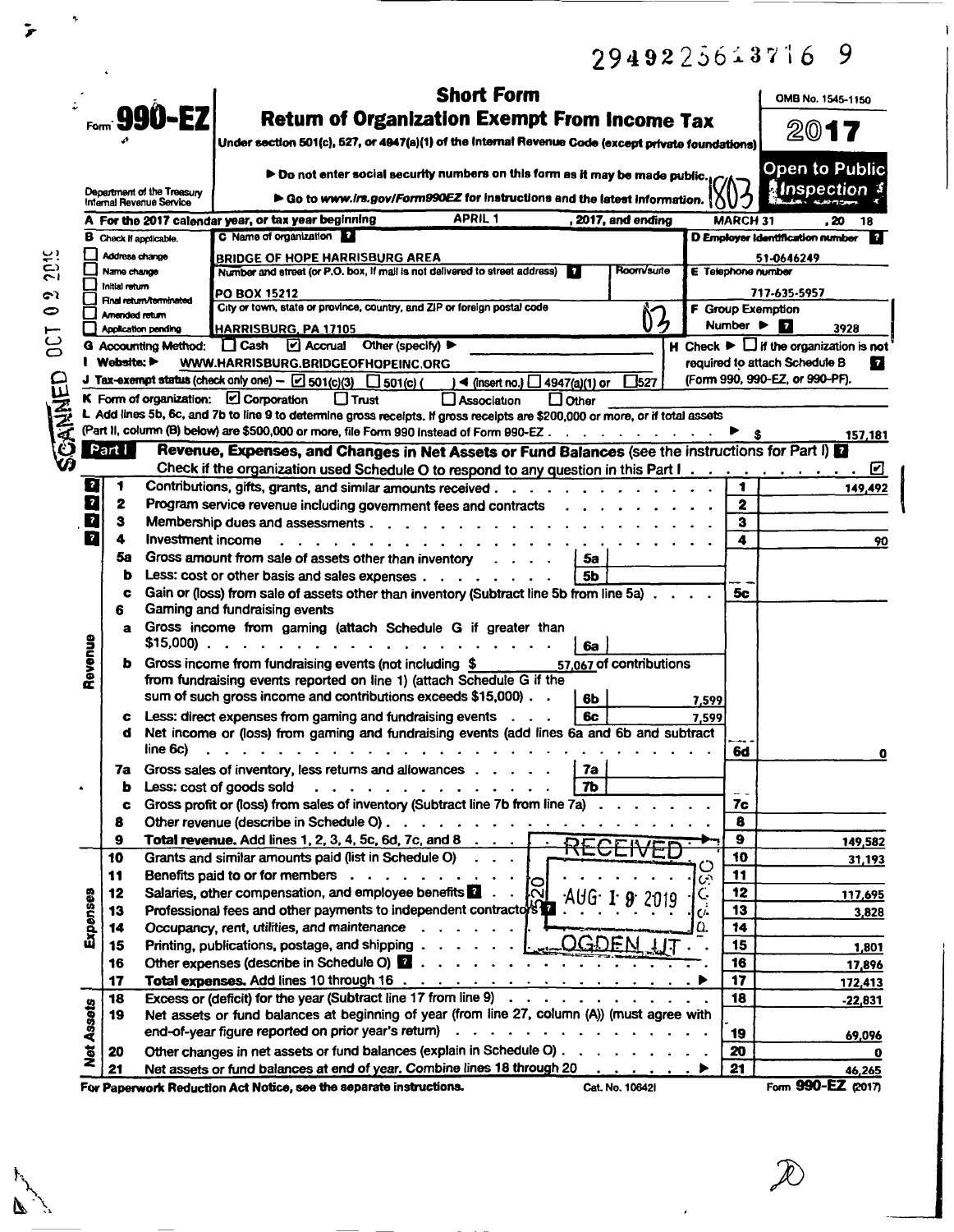| Part II                                                                                                                                                                                                                                                                                                                                                                                                                                           | <b>Balance Sheets (see the instructions for Part II)</b>                                                                                                                                                                                                                                          |                               |                                                                                                       |                                                                                                 |            |                                                  |
|---------------------------------------------------------------------------------------------------------------------------------------------------------------------------------------------------------------------------------------------------------------------------------------------------------------------------------------------------------------------------------------------------------------------------------------------------|---------------------------------------------------------------------------------------------------------------------------------------------------------------------------------------------------------------------------------------------------------------------------------------------------|-------------------------------|-------------------------------------------------------------------------------------------------------|-------------------------------------------------------------------------------------------------|------------|--------------------------------------------------|
|                                                                                                                                                                                                                                                                                                                                                                                                                                                   | Check if the organization used Schedule O to respond to any question in this Part II                                                                                                                                                                                                              |                               |                                                                                                       |                                                                                                 |            | ☑                                                |
|                                                                                                                                                                                                                                                                                                                                                                                                                                                   |                                                                                                                                                                                                                                                                                                   |                               |                                                                                                       | (A) Beginning of year                                                                           |            | (B) End of year                                  |
| 22                                                                                                                                                                                                                                                                                                                                                                                                                                                | Cash, savings, and investments                                                                                                                                                                                                                                                                    |                               |                                                                                                       | 82,410 22                                                                                       |            | 56,426                                           |
| 23                                                                                                                                                                                                                                                                                                                                                                                                                                                | Land and buildings. $\ldots$ $\ldots$ $\ldots$ $\ldots$ $\ldots$ $\ldots$ $\ldots$                                                                                                                                                                                                                |                               |                                                                                                       |                                                                                                 | 23         |                                                  |
| 24                                                                                                                                                                                                                                                                                                                                                                                                                                                | Other assets (describe in Schedule O)                                                                                                                                                                                                                                                             |                               |                                                                                                       | 1,885 24                                                                                        |            | 771                                              |
| 25                                                                                                                                                                                                                                                                                                                                                                                                                                                | Total assets $\ldots$ $\ldots$ $\ldots$ $\ldots$                                                                                                                                                                                                                                                  |                               |                                                                                                       | 84,295 25                                                                                       |            | 57,197                                           |
| 26                                                                                                                                                                                                                                                                                                                                                                                                                                                | Total liabilities (describe in Schedule O)                                                                                                                                                                                                                                                        |                               |                                                                                                       | 15,199 26                                                                                       |            | 10,932                                           |
| 27                                                                                                                                                                                                                                                                                                                                                                                                                                                | Net assets or fund balances (line 27 of column (B) must agree with line 21)                                                                                                                                                                                                                       |                               |                                                                                                       | 69,096 27                                                                                       |            | 46,265                                           |
| $\left  \cdot \right $ Part III                                                                                                                                                                                                                                                                                                                                                                                                                   | Statement of Program Service Accomplishments (see the instructions for Part III)                                                                                                                                                                                                                  |                               |                                                                                                       |                                                                                                 |            |                                                  |
|                                                                                                                                                                                                                                                                                                                                                                                                                                                   | Check if the organization used Schedule O to respond to any question in this Part III                                                                                                                                                                                                             |                               |                                                                                                       | <u>. . ⊡</u>                                                                                    |            | <b>Expenses</b>                                  |
|                                                                                                                                                                                                                                                                                                                                                                                                                                                   | What is the organization's primary exempt purpose? SEE SCHEDULE O                                                                                                                                                                                                                                 |                               |                                                                                                       |                                                                                                 |            | (Required for section<br>501(c)(3) and 501(c)(4) |
|                                                                                                                                                                                                                                                                                                                                                                                                                                                   | Describe the organization's program service accomplishments for each of its three largest program services,<br>as measured by expenses. In a clear and concise manner, describe the services provided, the number of<br>persons benefited, and other relevant information for each program title. |                               |                                                                                                       |                                                                                                 | others.)   | organizations; optional for                      |
|                                                                                                                                                                                                                                                                                                                                                                                                                                                   |                                                                                                                                                                                                                                                                                                   |                               |                                                                                                       |                                                                                                 |            |                                                  |
|                                                                                                                                                                                                                                                                                                                                                                                                                                                   |                                                                                                                                                                                                                                                                                                   |                               |                                                                                                       |                                                                                                 |            |                                                  |
| (Grants \$<br><u>  2  </u><br>29                                                                                                                                                                                                                                                                                                                                                                                                                  | 31,193) If this amount includes foreign grants, check here $\ldots$ $\ldots$ $\blacktriangleright \Box$                                                                                                                                                                                           |                               |                                                                                                       |                                                                                                 | 28a        | 127,007                                          |
|                                                                                                                                                                                                                                                                                                                                                                                                                                                   |                                                                                                                                                                                                                                                                                                   |                               |                                                                                                       |                                                                                                 |            |                                                  |
| (Grants \$                                                                                                                                                                                                                                                                                                                                                                                                                                        |                                                                                                                                                                                                                                                                                                   |                               | ) If this amount includes foreign grants, check here $\dots$ $\ldots$ $\blacktriangleright$ $\Box$    |                                                                                                 | 29a        |                                                  |
| 30                                                                                                                                                                                                                                                                                                                                                                                                                                                |                                                                                                                                                                                                                                                                                                   |                               |                                                                                                       |                                                                                                 |            |                                                  |
|                                                                                                                                                                                                                                                                                                                                                                                                                                                   |                                                                                                                                                                                                                                                                                                   |                               |                                                                                                       |                                                                                                 |            |                                                  |
|                                                                                                                                                                                                                                                                                                                                                                                                                                                   |                                                                                                                                                                                                                                                                                                   |                               |                                                                                                       |                                                                                                 |            |                                                  |
|                                                                                                                                                                                                                                                                                                                                                                                                                                                   |                                                                                                                                                                                                                                                                                                   |                               |                                                                                                       |                                                                                                 |            |                                                  |
| (Grants \$                                                                                                                                                                                                                                                                                                                                                                                                                                        |                                                                                                                                                                                                                                                                                                   |                               | ) If this amount includes foreign grants, check here                                                  |                                                                                                 | 30a        |                                                  |
|                                                                                                                                                                                                                                                                                                                                                                                                                                                   | 31 Other program services (describe in Schedule O)                                                                                                                                                                                                                                                |                               |                                                                                                       |                                                                                                 |            |                                                  |
| (Grants \$                                                                                                                                                                                                                                                                                                                                                                                                                                        |                                                                                                                                                                                                                                                                                                   |                               | ) If this amount includes foreign grants, check here $\dots$ $\ldots$ $\blacktriangleright$ $\square$ |                                                                                                 | <b>31a</b> |                                                  |
|                                                                                                                                                                                                                                                                                                                                                                                                                                                   | 32 Total program service expenses (add lines 28a through 31a)                                                                                                                                                                                                                                     |                               |                                                                                                       |                                                                                                 | 32         |                                                  |
| Part IV i                                                                                                                                                                                                                                                                                                                                                                                                                                         | List of Officers, Directors, Trustees, and Koy Employees (list each one even if not componsated-see the instructions for Part IV)                                                                                                                                                                 |                               |                                                                                                       |                                                                                                 |            |                                                  |
|                                                                                                                                                                                                                                                                                                                                                                                                                                                   | Check if the organization used Schedule O to respond to any question in this Part IV                                                                                                                                                                                                              |                               |                                                                                                       |                                                                                                 |            |                                                  |
|                                                                                                                                                                                                                                                                                                                                                                                                                                                   | $\overline{z}$<br>(a) Name and title                                                                                                                                                                                                                                                              | (b) Average<br>hours per week | (c) Reportable<br>compensation<br>(Forms W-2/1099-MISC)                                               | (d) Health benefits,<br>contributions to employee (e) Estimated amount of<br>benefit plans, and |            | other compensation                               |
|                                                                                                                                                                                                                                                                                                                                                                                                                                                   |                                                                                                                                                                                                                                                                                                   | devoted to position           | (if not paid, enter -0-)                                                                              | deferred compensation                                                                           |            |                                                  |
|                                                                                                                                                                                                                                                                                                                                                                                                                                                   |                                                                                                                                                                                                                                                                                                   |                               |                                                                                                       |                                                                                                 |            |                                                  |
|                                                                                                                                                                                                                                                                                                                                                                                                                                                   |                                                                                                                                                                                                                                                                                                   | 40                            | 46,513                                                                                                |                                                                                                 | O          |                                                  |
|                                                                                                                                                                                                                                                                                                                                                                                                                                                   |                                                                                                                                                                                                                                                                                                   |                               |                                                                                                       |                                                                                                 |            |                                                  |
|                                                                                                                                                                                                                                                                                                                                                                                                                                                   |                                                                                                                                                                                                                                                                                                   | 1                             | $\mathbf{o}$                                                                                          |                                                                                                 | 0          |                                                  |
|                                                                                                                                                                                                                                                                                                                                                                                                                                                   |                                                                                                                                                                                                                                                                                                   |                               |                                                                                                       |                                                                                                 |            |                                                  |
|                                                                                                                                                                                                                                                                                                                                                                                                                                                   |                                                                                                                                                                                                                                                                                                   | 1                             | 0                                                                                                     |                                                                                                 | o          |                                                  |
|                                                                                                                                                                                                                                                                                                                                                                                                                                                   |                                                                                                                                                                                                                                                                                                   |                               |                                                                                                       |                                                                                                 |            |                                                  |
|                                                                                                                                                                                                                                                                                                                                                                                                                                                   |                                                                                                                                                                                                                                                                                                   | 1                             | o                                                                                                     |                                                                                                 | ٥          |                                                  |
|                                                                                                                                                                                                                                                                                                                                                                                                                                                   |                                                                                                                                                                                                                                                                                                   |                               |                                                                                                       |                                                                                                 |            |                                                  |
|                                                                                                                                                                                                                                                                                                                                                                                                                                                   |                                                                                                                                                                                                                                                                                                   | 1                             | 0                                                                                                     |                                                                                                 | 0          |                                                  |
|                                                                                                                                                                                                                                                                                                                                                                                                                                                   |                                                                                                                                                                                                                                                                                                   |                               |                                                                                                       |                                                                                                 |            |                                                  |
|                                                                                                                                                                                                                                                                                                                                                                                                                                                   |                                                                                                                                                                                                                                                                                                   | 15                            | 0                                                                                                     | o                                                                                               |            | o                                                |
|                                                                                                                                                                                                                                                                                                                                                                                                                                                   |                                                                                                                                                                                                                                                                                                   |                               |                                                                                                       |                                                                                                 |            |                                                  |
|                                                                                                                                                                                                                                                                                                                                                                                                                                                   |                                                                                                                                                                                                                                                                                                   | 1                             | 0                                                                                                     | O                                                                                               |            | ٥                                                |
|                                                                                                                                                                                                                                                                                                                                                                                                                                                   |                                                                                                                                                                                                                                                                                                   |                               |                                                                                                       |                                                                                                 |            |                                                  |
|                                                                                                                                                                                                                                                                                                                                                                                                                                                   |                                                                                                                                                                                                                                                                                                   | 1                             | o                                                                                                     | o                                                                                               |            | o<br>0<br>0                                      |
|                                                                                                                                                                                                                                                                                                                                                                                                                                                   |                                                                                                                                                                                                                                                                                                   |                               |                                                                                                       |                                                                                                 |            |                                                  |
|                                                                                                                                                                                                                                                                                                                                                                                                                                                   |                                                                                                                                                                                                                                                                                                   | 1                             | o                                                                                                     | 0                                                                                               |            | o<br>o<br>o<br>0                                 |
|                                                                                                                                                                                                                                                                                                                                                                                                                                                   |                                                                                                                                                                                                                                                                                                   |                               |                                                                                                       |                                                                                                 |            |                                                  |
| <b>JOHANNA FESSENDEN</b><br><b>EXECUTIVE DIRECTOR</b><br><b>DENISE ACKROYD</b><br><b>DIRECTOR</b><br>PAMELA BENNETT<br><b>SECRETARY</b><br><b>JUSTIN WEBER</b><br><b>DIRECTOR</b><br><b>WANDA JOHNSON</b><br><b>DIRECTOR</b><br><b>JUSTIN MCCLURE</b><br><b>BOARD CHAIR</b><br><b>DAVID REED</b><br><b>DIRECTOR</b><br><b>ERIC THARP</b><br><b>DIRECTOR</b><br><b>DAVE WARREN</b><br><b>DIRECTOR</b><br><b>MICHAEL BENSON</b><br><b>TREASURER</b> |                                                                                                                                                                                                                                                                                                   | 10                            | 0                                                                                                     | o                                                                                               |            | 0                                                |
|                                                                                                                                                                                                                                                                                                                                                                                                                                                   |                                                                                                                                                                                                                                                                                                   |                               |                                                                                                       |                                                                                                 |            |                                                  |
|                                                                                                                                                                                                                                                                                                                                                                                                                                                   |                                                                                                                                                                                                                                                                                                   |                               |                                                                                                       |                                                                                                 |            |                                                  |

**CONTRACTORS CONTROLS AND STATES OF ALL AND STATES OF ALL AND STATES OF ALL AND STATES OF ALL AND STATES OF ALL AND STATES OF ALL AND STATES OF ALL AND STATES OF ALL AND STATES OF ALL AND STATES OF ALL AND STATES OF ALL AN** 

ļ Į 

 $\bar{\boldsymbol{\varsigma}}$ 

 $\bullet$ 

 $\ddot{\phantom{a}}$ 

Form 990-EZ (2017)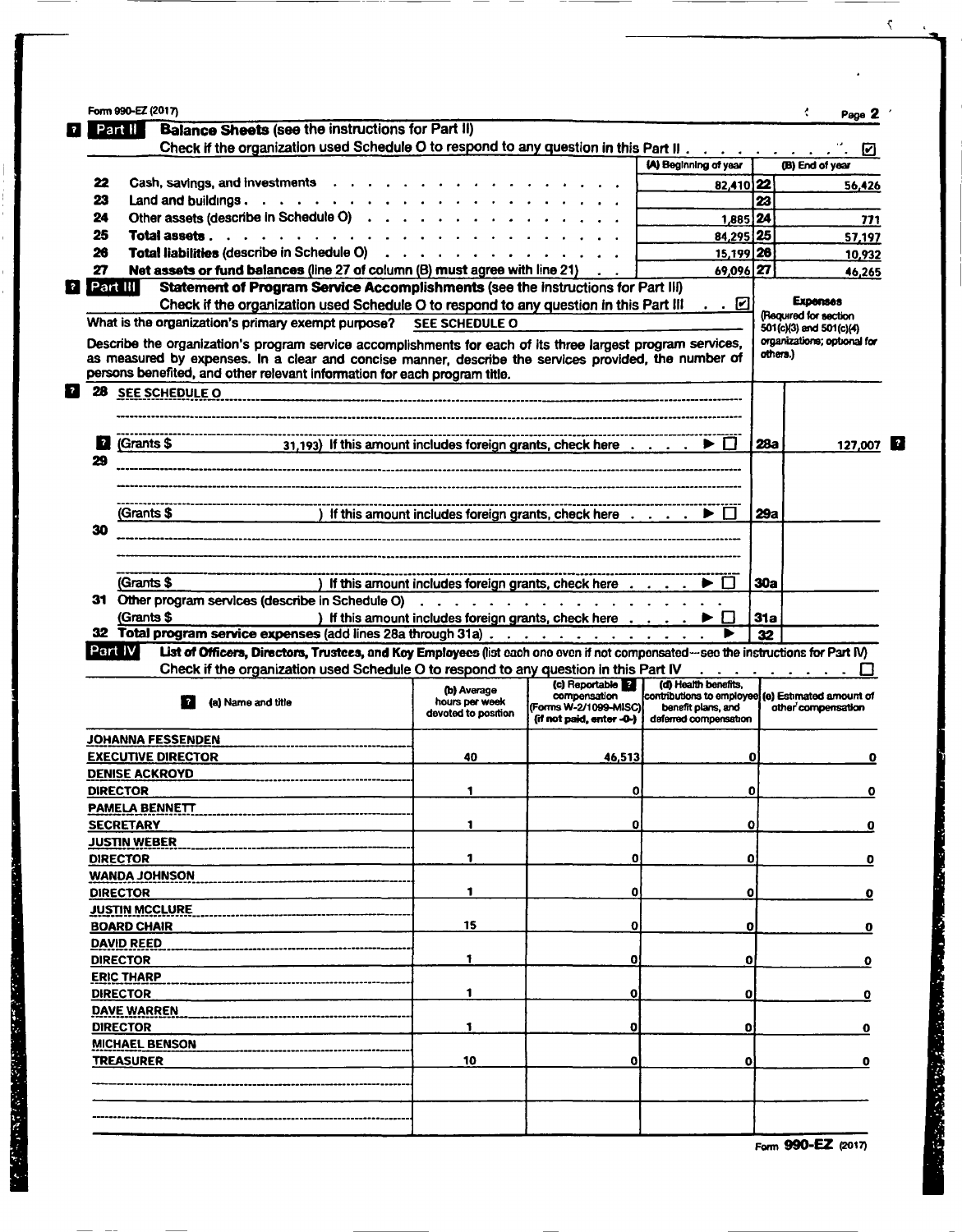|        | Form 990-EZ (2017)                                                                                                                                                                    |              |            | Page 3                     |
|--------|---------------------------------------------------------------------------------------------------------------------------------------------------------------------------------------|--------------|------------|----------------------------|
| Part V | Other Information (Note the Schedule A and personal benefit contract statement requirements in the                                                                                    |              |            |                            |
|        | instructions for Part V.) Check if the organization used Schedule O to respond to any question in this Part V                                                                         |              |            | ☑                          |
|        |                                                                                                                                                                                       |              | <b>Yes</b> | <b>No</b>                  |
| 33     | Did the organization engage in any significant activity not previously reported to the IRS? If "Yes," provide a                                                                       |              |            |                            |
|        | detailed description of each activity in Schedule O.                                                                                                                                  | 33           |            |                            |
| 34     | Were any significant changes made to the organizing or governing documents? If "Yes," attach a conformed                                                                              |              |            |                            |
|        | copy of the amended documents if they reflect a change to the organization's name. Otherwise, explain the                                                                             |              |            |                            |
|        | change on Schedule O (see instructions)                                                                                                                                               | 34           |            | V                          |
| 35а    | Did the organization have unrelated business gross income of \$1,000 or more during the year from business                                                                            |              |            |                            |
|        | activities (such as those reported on lines 2, 6a, and 7a, among others)?.                                                                                                            |              |            |                            |
|        |                                                                                                                                                                                       | 35a          |            | V                          |
| b      | If "Yes" to line 35a, has the organization filed a Form 990-T for the year? If "No," provide an explanation in Schedule O                                                             | 35b          |            |                            |
| c      | Was the organization a section 501(c)(4), 501(c)(5), or 501(c)(6) organization subject to section 6033(e) notice,                                                                     |              |            |                            |
|        | reporting, and proxy tax requirements during the year? If "Yes," complete Schedule C, Part III                                                                                        | 35c          |            | ✔                          |
| 36     | Did the organization undergo a liquidation, dissolution, termination, or significant disposition of net assets                                                                        |              |            |                            |
|        | during the year? If "Yes," complete applicable parts of Schedule N                                                                                                                    | 36           |            | $\boldsymbol{\mathcal{U}}$ |
| 37а    | Enter amount of political expenditures, direct or indirect, as described in the instructions $\blacktriangleright$   37a                                                              |              |            |                            |
|        |                                                                                                                                                                                       | 0            |            |                            |
| b      | Did the organization file Form 1120-POL for this year?.                                                                                                                               | 37b          |            | v                          |
| 38a    | Did the organization borrow from, or make any loans to, any officer, director, trustee, or key employee or were                                                                       |              |            |                            |
|        | any such loans made in a prior year and still outstanding at the end of the tax year covered by this return?                                                                          | <b>38a</b>   |            | $\checkmark$ 0             |
| b      | If "Yes," complete Schedule L, Part II and enter the total amount involved<br>38b                                                                                                     |              |            |                            |
| 39     | Section 501(c)(7) organizations. Enter:                                                                                                                                               |              |            |                            |
| a      | Initiation fees and capital contributions included on line 9<br><b>39a</b>                                                                                                            |              |            |                            |
| b      | Gross receipts, included on line 9, for public use of club facilities<br>39b                                                                                                          |              |            |                            |
| 40a    |                                                                                                                                                                                       |              |            |                            |
|        | Section 501(c)(3) organizations. Enter amount of tax imposed on the organization during the year under:                                                                               |              |            |                            |
|        | section 4911<br>$0$ ; section 4912<br>$0$ : section 4955<br>0                                                                                                                         |              |            |                            |
| ь      | Section 501(c)(3), 501(c)(4), and 501(c)(29) organizations. Did the organization engage in any section 4958                                                                           |              |            |                            |
|        | excess benefit transaction dunng the year, or did it engage in an excess benefit transaction in a prior year                                                                          |              |            |                            |
|        | that has not been reported on any of its prior Forms 990 or 990-EZ? If "Yes," complete Schedule L. Part I                                                                             | 40b          |            | У П                        |
| c      | Section 501(c)(3), 501(c)(4), and 501(c)(29) organizations. Enter amount of tax imposed                                                                                               |              |            |                            |
|        | on organization managers or disqualified persons during the year under sections 4912,                                                                                                 |              |            |                            |
|        | 4955, and 4958.<br>$\frac{1}{2}$ , $\frac{1}{2}$ , $\frac{1}{2}$ , $\frac{1}{2}$ , $\frac{1}{2}$ , $\frac{1}{2}$ , $\frac{1}{2}$ , $\frac{1}{2}$ , $\frac{1}{2}$ , $\frac{1}{2}$<br>0 |              |            |                            |
| d      | Section 501(c)(3), 501(c)(4), and 501(c)(29) organizations. Enter amount of tax on line                                                                                               |              |            |                            |
|        | 40c reimbursed by the organization $\cdots$ $\cdots$ $\cdots$                                                                                                                         |              |            |                            |
|        | o                                                                                                                                                                                     |              |            |                            |
| е      | All organizations. At any time during the tax year, was the organization a party to a prohibited tax shelter                                                                          |              |            |                            |
|        | transaction? If "Yes," complete Form 8886-T.                                                                                                                                          | 40e          |            |                            |
| 41     | List the states with which a copy of this return is filed > PENNSYLVANIA                                                                                                              |              |            |                            |
| 42a    | The organization's books are in care of > JOHANNA FESSENDEN<br>Telephone no. $\blacktriangleright$                                                                                    | 717-635-5957 |            |                            |
|        | $ZIP + 4$<br>Located at > PO BOX 15212, HARRISBURG PA                                                                                                                                 | 17105        |            |                            |
|        | AIP+4 P<br>b At any time during the calendar year, did the organization have an interest in or a signature or other authority over                                                    |              | Yes        | <b>No</b>                  |
|        | a financial account in a foreign country (such as a bank account, securities account, or other financial account)?                                                                    | 42b          |            | ✔                          |
|        | If "Yes," enter the name of the foreign country:                                                                                                                                      |              |            |                            |
|        | See the instructions for exceptions and filing requirements for FinCEN Form 114, Report of Foreign Bank and                                                                           |              |            |                            |
|        | Financial Accounts (FBAR).                                                                                                                                                            |              |            |                            |
|        |                                                                                                                                                                                       |              |            |                            |
| c      | At any time during the calendar year, did the organization maintain an office outside the United States?                                                                              | 42c          |            | ✔                          |
|        | If "Yes," enter the name of the foreign country:                                                                                                                                      |              |            |                            |
| 43     | Section 4947(a)(1) nonexempt charitable trusts filing Form 990-EZ in lieu of Form 1041-Check here                                                                                     |              |            |                            |
|        | 43<br>and enter the amount of tax-exempt interest received or accrued during the tax year $\dots$ , $\dots$                                                                           |              |            |                            |
|        |                                                                                                                                                                                       |              | Yes        | <b>No</b>                  |
| 44а    | Did the organization maintain any donor advised funds during the year? If . "Yes," Form 990 must be                                                                                   |              |            |                            |
|        |                                                                                                                                                                                       | 44a          |            | V                          |
| b      | Did the organization operate one or more hospital facilities during the year? If "Yes," Form 990 must be                                                                              |              |            |                            |
|        | completed instead of Form 990-EZ                                                                                                                                                      | 44b          |            |                            |
|        |                                                                                                                                                                                       |              |            |                            |
| c      | Did the organization receive any payments for indoor tanning services during the year?                                                                                                | 44c          |            | ✔                          |
| d      | If "Yes" to line 44c, has the organization filed a Form 720 to report these payments? If "No," provide an                                                                             |              |            |                            |
|        | والمتواط والمتعارف والمتعارف والمتعارف والمتعارف والمتواط والمتواط والمتعارض<br>explanation in Schedule O                                                                             | 44đ          |            |                            |
|        |                                                                                                                                                                                       | 45a          |            | V                          |
| 45a    |                                                                                                                                                                                       |              |            |                            |
| ь      | Did the organization have a controlled entity within the meaning of section 512(b)(13)? $\ldots$ $\ldots$                                                                             |              |            |                            |
|        | Did the organization receive any payment from or engage in any transaction with a controlled entity within the                                                                        |              |            |                            |
|        | meaning of section 512(b)(13)? If "Yes," Form 990 and Schedule R may need to be completed instead of                                                                                  | 45b          |            |                            |

 $\sqrt{2}$ 

 $\mathcal{A}$ 

 $\bar{\phantom{a}}$ 

 $\begin{array}{c} \n\end{array}$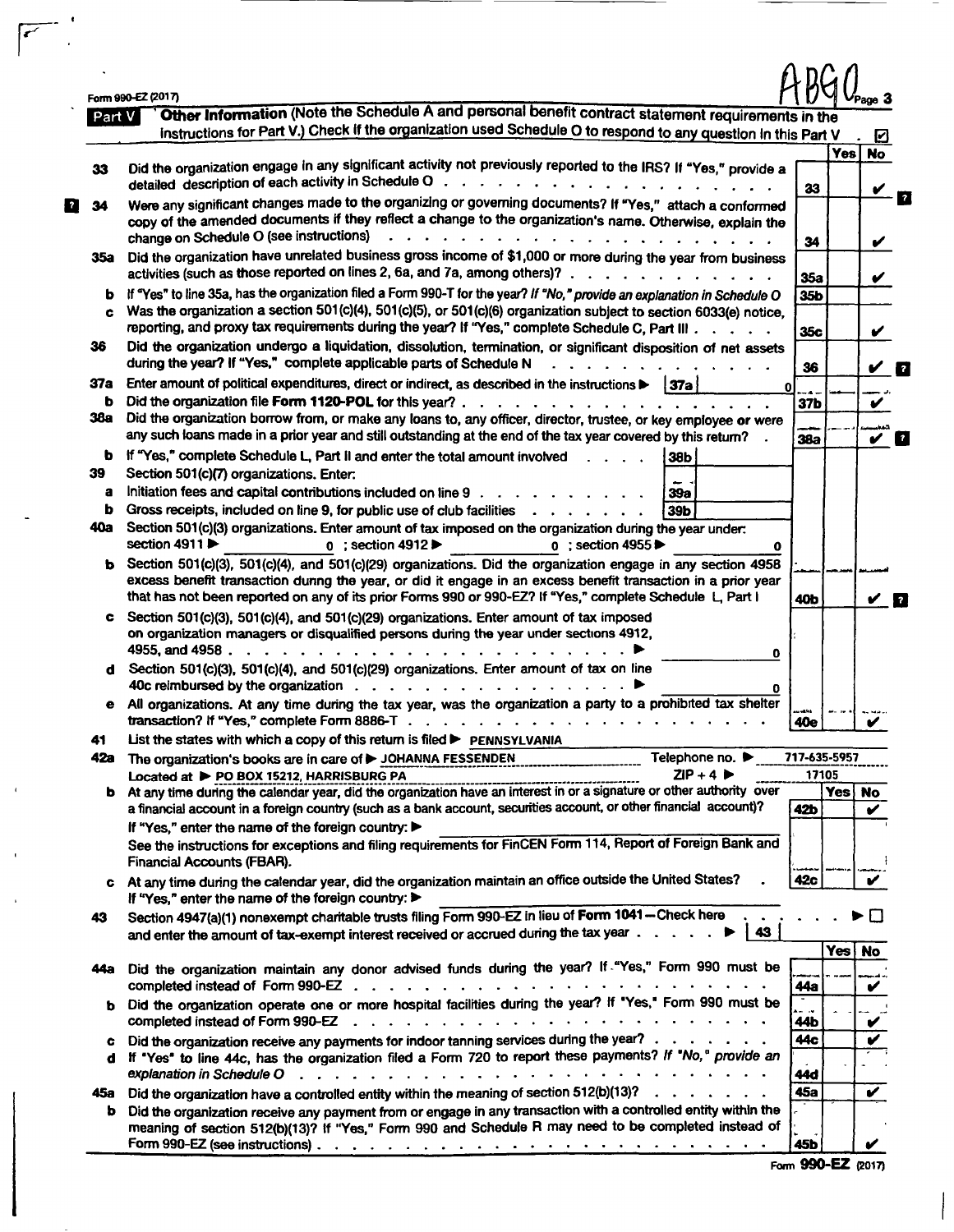| Form 990-EZ (2017)                                                                     |                                                                                                                                                                                                                                                                                                                          |                                                      |                                                                                                                                                                                                                                |   |                                                                                                  |                                               |     | Page |
|----------------------------------------------------------------------------------------|--------------------------------------------------------------------------------------------------------------------------------------------------------------------------------------------------------------------------------------------------------------------------------------------------------------------------|------------------------------------------------------|--------------------------------------------------------------------------------------------------------------------------------------------------------------------------------------------------------------------------------|---|--------------------------------------------------------------------------------------------------|-----------------------------------------------|-----|------|
|                                                                                        |                                                                                                                                                                                                                                                                                                                          |                                                      |                                                                                                                                                                                                                                |   |                                                                                                  |                                               | Yes | No   |
| 48                                                                                     | Did the organization engage, directly or indirectly, in political campaign activities on behalf of or in opposition<br>to candidates for public office? If "Yes," complete Schedule C, Part I.                                                                                                                           |                                                      |                                                                                                                                                                                                                                |   |                                                                                                  | м.                                            |     |      |
| Part VI                                                                                | Section 501(c)(3) organizations only<br>All section 501(c)(3) organizations must answer questions 47-49b and 52, and complete the tables for lines                                                                                                                                                                       |                                                      |                                                                                                                                                                                                                                |   |                                                                                                  | 46                                            |     |      |
|                                                                                        | 50 and 51.<br>Check if the organization used Schedule O to respond to any question in this Part VI                                                                                                                                                                                                                       |                                                      |                                                                                                                                                                                                                                |   |                                                                                                  |                                               |     |      |
|                                                                                        |                                                                                                                                                                                                                                                                                                                          |                                                      |                                                                                                                                                                                                                                |   |                                                                                                  |                                               | Yes | No   |
|                                                                                        | Did the organization engage in lobbying activities or have a section 501(h) election in effect during the tax<br>year? If "Yes," complete Schedule C, Part II                                                                                                                                                            |                                                      | $\mathbf{r}$ , $\mathbf{r}$ , $\mathbf{r}$ , $\mathbf{r}$ , $\mathbf{r}$                                                                                                                                                       |   |                                                                                                  | 47                                            |     |      |
|                                                                                        | Is the organization a school as described in section 170(b)(1)(A)(ii)? If "Yes," complete Schedule E                                                                                                                                                                                                                     |                                                      |                                                                                                                                                                                                                                |   |                                                                                                  | 48                                            |     |      |
| 49а                                                                                    | Did the organization make any transfers to an exempt non-charitable related organization?                                                                                                                                                                                                                                |                                                      |                                                                                                                                                                                                                                |   |                                                                                                  | 49а                                           |     |      |
| ь                                                                                      | If "Yes," was the related organization a section 527 organization?<br>Complete this table for the organization's five highest compensated employees (other than officers, directors, trustees, and key                                                                                                                   |                                                      |                                                                                                                                                                                                                                |   |                                                                                                  | 49b                                           |     |      |
|                                                                                        | employees) who each received more than \$100,000 of compensation from the organization. If there is none, enter "None."                                                                                                                                                                                                  |                                                      |                                                                                                                                                                                                                                |   |                                                                                                  |                                               |     |      |
|                                                                                        | (a) Name and title of each employee                                                                                                                                                                                                                                                                                      | (b) Average<br>hours per week<br>devoted to position | (c) Reportable<br>compensation<br>(Forms W-2/1099-MISC)                                                                                                                                                                        |   | (d) Health benefits.<br>contributions to employee<br>benefit plans, and deferred<br>compensation | (e) Estimated amount of<br>other compensation |     |      |
| NONE                                                                                   |                                                                                                                                                                                                                                                                                                                          |                                                      |                                                                                                                                                                                                                                |   |                                                                                                  |                                               |     |      |
|                                                                                        |                                                                                                                                                                                                                                                                                                                          |                                                      |                                                                                                                                                                                                                                |   |                                                                                                  |                                               |     |      |
|                                                                                        |                                                                                                                                                                                                                                                                                                                          |                                                      |                                                                                                                                                                                                                                |   |                                                                                                  |                                               |     |      |
|                                                                                        |                                                                                                                                                                                                                                                                                                                          |                                                      |                                                                                                                                                                                                                                |   |                                                                                                  |                                               |     |      |
|                                                                                        |                                                                                                                                                                                                                                                                                                                          |                                                      |                                                                                                                                                                                                                                |   |                                                                                                  |                                               |     |      |
|                                                                                        |                                                                                                                                                                                                                                                                                                                          |                                                      |                                                                                                                                                                                                                                |   |                                                                                                  |                                               |     |      |
|                                                                                        |                                                                                                                                                                                                                                                                                                                          |                                                      |                                                                                                                                                                                                                                |   |                                                                                                  |                                               |     |      |
|                                                                                        | f Total number of other employees paid over \$100,000<br>Complete this table for the organization's five highest compensated independent contractors who each received more than                                                                                                                                         |                                                      |                                                                                                                                                                                                                                |   |                                                                                                  |                                               |     |      |
|                                                                                        | \$100,000 of compensation from the organization. If there is none, enter "None."<br>(a) Name and business address of each independent contractor                                                                                                                                                                         |                                                      | (b) Type of service                                                                                                                                                                                                            |   |                                                                                                  | (c) Compensation                              |     |      |
|                                                                                        |                                                                                                                                                                                                                                                                                                                          |                                                      |                                                                                                                                                                                                                                |   |                                                                                                  |                                               |     |      |
|                                                                                        |                                                                                                                                                                                                                                                                                                                          |                                                      |                                                                                                                                                                                                                                |   |                                                                                                  |                                               |     |      |
|                                                                                        |                                                                                                                                                                                                                                                                                                                          |                                                      |                                                                                                                                                                                                                                |   |                                                                                                  |                                               |     |      |
|                                                                                        |                                                                                                                                                                                                                                                                                                                          |                                                      |                                                                                                                                                                                                                                |   |                                                                                                  |                                               |     |      |
|                                                                                        |                                                                                                                                                                                                                                                                                                                          |                                                      |                                                                                                                                                                                                                                |   | $\mathbf{I}$                                                                                     |                                               |     |      |
|                                                                                        |                                                                                                                                                                                                                                                                                                                          |                                                      |                                                                                                                                                                                                                                |   |                                                                                                  |                                               |     |      |
|                                                                                        |                                                                                                                                                                                                                                                                                                                          |                                                      |                                                                                                                                                                                                                                |   |                                                                                                  |                                               |     |      |
|                                                                                        |                                                                                                                                                                                                                                                                                                                          |                                                      |                                                                                                                                                                                                                                |   |                                                                                                  |                                               |     |      |
|                                                                                        | d Total number of other independent contractors each receiving over \$100,000                                                                                                                                                                                                                                            |                                                      |                                                                                                                                                                                                                                | ▶ |                                                                                                  |                                               |     |      |
|                                                                                        | Did the organization complete Schedule A? Note: All section 501(c)(3) organizations must attach a                                                                                                                                                                                                                        |                                                      |                                                                                                                                                                                                                                |   |                                                                                                  |                                               |     |      |
|                                                                                        | completed Schedule A                                                                                                                                                                                                                                                                                                     |                                                      | a constitution of the contract of the contract of the contract of the contract of the contract of the contract of the contract of the contract of the contract of the contract of the contract of the contract of the contract |   |                                                                                                  | $\blacktriangleright \boxdot$ Yes $\Box$ No   |     |      |
|                                                                                        | Under penalties of parjury, I declare that I have examined this return, including accompanying schedules and statements, and to the best of my knowledge and belief, it is<br>true, correct, and compisio. Declaration of preparer (other than officer) is based on all information of which preparer has any knowledge. |                                                      |                                                                                                                                                                                                                                |   |                                                                                                  |                                               |     |      |
|                                                                                        |                                                                                                                                                                                                                                                                                                                          |                                                      |                                                                                                                                                                                                                                |   |                                                                                                  |                                               |     |      |
|                                                                                        | Signature of officer                                                                                                                                                                                                                                                                                                     |                                                      |                                                                                                                                                                                                                                |   | Date                                                                                             |                                               |     |      |
| $\overline{z}$                                                                         | <b>JUSTIN MCCLURE, BOARD CHAIR</b><br>Type or print name and title                                                                                                                                                                                                                                                       |                                                      |                                                                                                                                                                                                                                |   | 3-25 " 1                                                                                         |                                               |     |      |
|                                                                                        | Print/Type preparer's name                                                                                                                                                                                                                                                                                               | Preparer's signature                                 | <b>Date</b>                                                                                                                                                                                                                    |   | Check LI If<br>self-employed                                                                     | <b>PTIN</b>                                   |     |      |
| <b>NONE</b><br>52<br><b>Sign</b><br>Here<br>Paid<br><b>Preparer</b><br><b>Use Only</b> | Firm's name<br>▶                                                                                                                                                                                                                                                                                                         |                                                      | $\cdot$                                                                                                                                                                                                                        |   | Firm's EIN ▶<br>Phone no.                                                                        |                                               |     |      |

l

 $\mathbf{I}$ 

 $\overline{\mathcal{L}}$ 

▼

Fonn 99O-EZ (2017)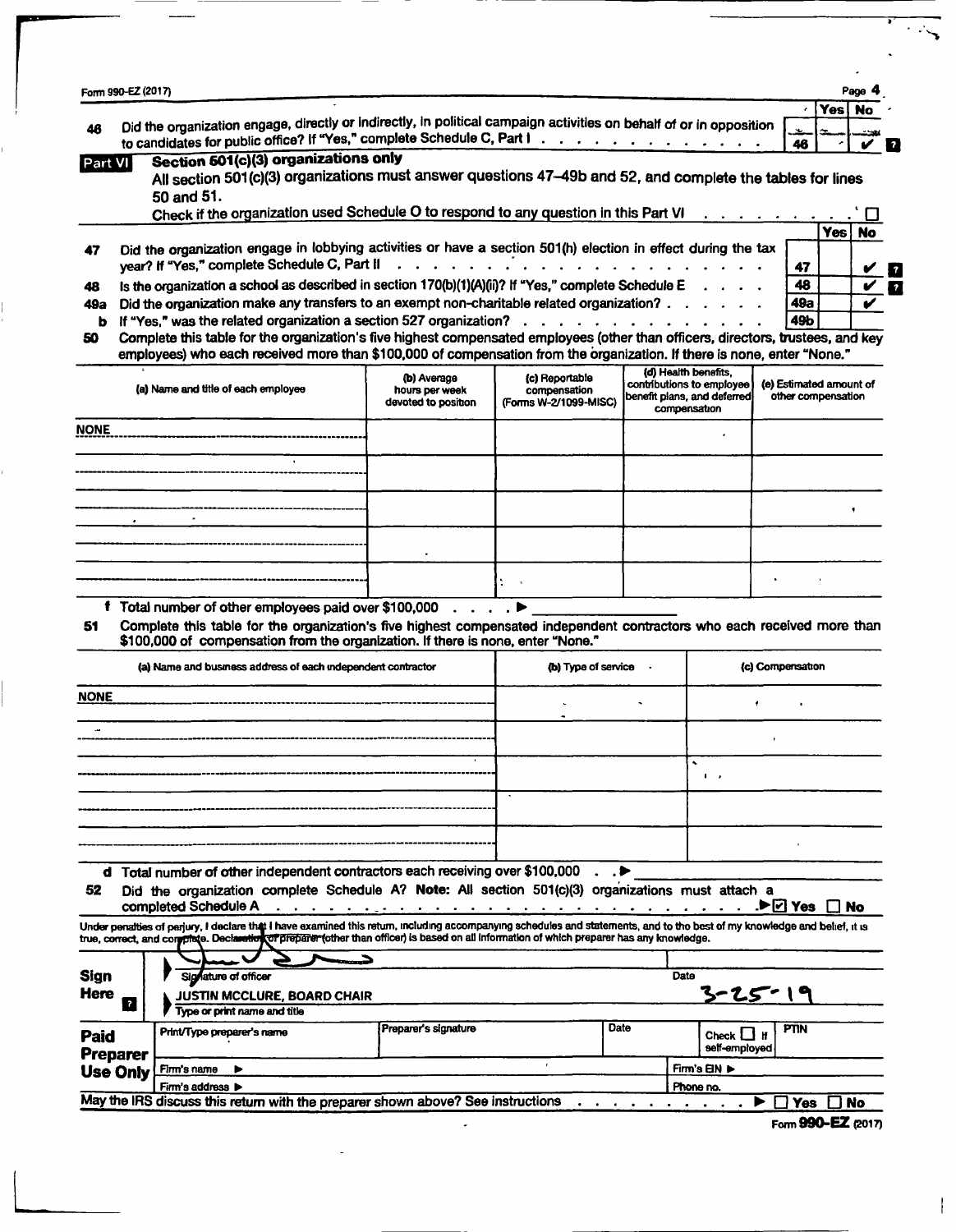| <b>SCHEDULE A</b> |  |
|-------------------|--|
|-------------------|--|

| <b>Public Charity Status and Public Support</b> |  |
|-------------------------------------------------|--|
|-------------------------------------------------|--|

\*(Form 990 or 990-EZ) Complete if the organization is a section 501(c)(3) organization or a section 4947(a)(1) nonexempt chantable trust.

| Name of the organization |  |
|--------------------------|--|
|--------------------------|--|

|        | Department of the Treasury            | Attach to Form 990 or Form 990-EZ.                                                                                                                                                                                                                                                                                                                                                                                                                                            |                                                                        |                                       | Open to Public |  |  |  |  |  |
|--------|---------------------------------------|-------------------------------------------------------------------------------------------------------------------------------------------------------------------------------------------------------------------------------------------------------------------------------------------------------------------------------------------------------------------------------------------------------------------------------------------------------------------------------|------------------------------------------------------------------------|---------------------------------------|----------------|--|--|--|--|--|
|        | Internal Revenue Service              |                                                                                                                                                                                                                                                                                                                                                                                                                                                                               | Go to www.irs.gov/Form990 for instructions and the latest information. |                                       |                |  |  |  |  |  |
|        | Name of the organization              |                                                                                                                                                                                                                                                                                                                                                                                                                                                                               |                                                                        | <b>Employer identification number</b> |                |  |  |  |  |  |
|        | <b>BRIDGE OF HOPE HARRISBURG AREA</b> |                                                                                                                                                                                                                                                                                                                                                                                                                                                                               |                                                                        |                                       | 51-0646249     |  |  |  |  |  |
| Part I |                                       | Reason for Public Charity Status (All organizations must complete this part.) See instructions.                                                                                                                                                                                                                                                                                                                                                                               |                                                                        |                                       |                |  |  |  |  |  |
|        |                                       | The organization is not a private foundation because it is: (For lines 1 through 12, check only one box.)                                                                                                                                                                                                                                                                                                                                                                     |                                                                        |                                       |                |  |  |  |  |  |
| 1      |                                       | A church, convention of churches, or association of churches described in section 170(b)(1)(A)(i).                                                                                                                                                                                                                                                                                                                                                                            |                                                                        |                                       |                |  |  |  |  |  |
| 2      |                                       | A school described in section 170(b)(1)(A)(ii). (Attach Schedule E (Form 990 or 990-EZ).)                                                                                                                                                                                                                                                                                                                                                                                     |                                                                        |                                       |                |  |  |  |  |  |
| з      |                                       | A hospital or a cooperative hospital service organization described in section 170(b)(1)(A)(iii).                                                                                                                                                                                                                                                                                                                                                                             |                                                                        |                                       |                |  |  |  |  |  |
| 4      |                                       | A medical research organization operated in conjunction with a hospital described in section 170(b)(1)(A)(iii). Enter the<br>hospital's name, city, and state:                                                                                                                                                                                                                                                                                                                |                                                                        |                                       |                |  |  |  |  |  |
| 5      |                                       | An organization operated for the benefit of a college or university owned or operated by a governmental unit described in                                                                                                                                                                                                                                                                                                                                                     |                                                                        |                                       |                |  |  |  |  |  |
|        |                                       | section 170(b)(1)(A)(iv). (Complete Part II.)                                                                                                                                                                                                                                                                                                                                                                                                                                 |                                                                        |                                       |                |  |  |  |  |  |
| 6      |                                       | $\Box$ A federal, state, or local government or governmental unit described in section 170(b)(1)(A)(v).                                                                                                                                                                                                                                                                                                                                                                       |                                                                        |                                       |                |  |  |  |  |  |
| 7      |                                       | [v] An organization that normally receives a substantial part of its support from a governmental unit or from the general public<br>described in section 170(b)(1)(A)(vi). (Complete Part II.)                                                                                                                                                                                                                                                                                |                                                                        |                                       |                |  |  |  |  |  |
| 8      |                                       | A community trust described in section 170(b)(1)(A)(vi). (Complete Part II.)                                                                                                                                                                                                                                                                                                                                                                                                  |                                                                        |                                       |                |  |  |  |  |  |
| 9      |                                       | $\Box$ An agricultural research organization described in section 170(b)(1)(A)(ix) operated in conjunction with a land-grant college                                                                                                                                                                                                                                                                                                                                          |                                                                        |                                       |                |  |  |  |  |  |
|        |                                       | or university or a non-land-grant college of agriculture (see instructions). Enter the name, city, and state of the college or                                                                                                                                                                                                                                                                                                                                                |                                                                        |                                       |                |  |  |  |  |  |
|        | university:                           |                                                                                                                                                                                                                                                                                                                                                                                                                                                                               |                                                                        |                                       |                |  |  |  |  |  |
| 10     |                                       | An organization that normally receives: (1) more than 331/3% of its support from contributions, membership fees, and gross<br>receipts from activities related to its exempt functions-subject to certain exceptions, and (2) no more than 331a% of its<br>support from gross investment income and unrelated business taxable income (less section 511 tax) from businesses<br>acquired by the organization after June 30, 1975. See section 509(a)(2). (Complete Part III.) |                                                                        |                                       |                |  |  |  |  |  |
| 11     |                                       | $\Box$ An organization organized and operated exclusively to test for public safety. See section 509(a)(4).                                                                                                                                                                                                                                                                                                                                                                   |                                                                        |                                       |                |  |  |  |  |  |
| 12     |                                       | An organization organized and operated exclusively for the benefit of, to perform the functions of, or to carry out the purposes                                                                                                                                                                                                                                                                                                                                              |                                                                        |                                       |                |  |  |  |  |  |
|        |                                       | of one or more publicly supported organizations described in section 509(a)(1) or section 509(a)(2). See section 509(a)(3).<br>Check the box in lines 12a through 12d that describes the type of supporting organization and complete lines 12e, 12f, and 12g.                                                                                                                                                                                                                |                                                                        |                                       |                |  |  |  |  |  |
| a      |                                       | Type I. A supporting organization operated, supervised, or controlled by its supported organization(s), typically by giving<br>the supported organization(s) the power to regularly appoint or elect a majority of the directors or trustees of the<br>supporting organization. You must complete Part IV, Sections A and B.                                                                                                                                                  |                                                                        |                                       |                |  |  |  |  |  |
| b      |                                       | Type II. A supporting organization supervised or controlled in connection with its supported organization(s), by having<br>control or management of the supporting organization vested in the same persons that control or manage the supported<br>organization(s). You must complete Part IV, Sections A and C.                                                                                                                                                              |                                                                        |                                       |                |  |  |  |  |  |
| c      |                                       | Type III functionally integrated. A supporting organization operated in connection with, and functionally integrated with,<br>its supported organization(s) (see instructions). You must complete Part IV, Sections A, D, and E.                                                                                                                                                                                                                                              |                                                                        |                                       |                |  |  |  |  |  |
| d      |                                       | Type III non-functionally integrated. A supporting organization operated in connection with its supported organization(s)<br>that is not functionally integrated. The organization generally must satisfy a distribution requirement and an attentiveness<br>requirement (see instructions). You must complete Part IV, Sections A and D, and Part V.                                                                                                                         |                                                                        |                                       |                |  |  |  |  |  |
|        |                                       | $\Box$ of the distribution of the state of the distribution of the distribution $\tau$ to $\tau$ to $\tau$ to $\pi$                                                                                                                                                                                                                                                                                                                                                           |                                                                        |                                       |                |  |  |  |  |  |

- □ Check this box if the organization received a written determination from the IRS that it is a Type I, Type II, Type III functionally integrated, or Type III non-functionally integrated supporting organization.
- Enter the number of supported organizations . . . . . . . . . . . . . .  $\mathbf f$
- g Provide the following information about the supported organization(s).

| -<br>(i) Name of supported organization | . .<br>(ii) EIN | . .<br>(iii) Type of organization<br>(described on lines 1-10<br>above (see instructions)) |            | (iv) is the organization<br>Isted in your governing<br>document? | (v) Amount of monetary<br>support (see<br>instructions) | (vi) Amount of<br>other support (see<br>instructions) |
|-----------------------------------------|-----------------|--------------------------------------------------------------------------------------------|------------|------------------------------------------------------------------|---------------------------------------------------------|-------------------------------------------------------|
|                                         |                 |                                                                                            | <b>Yes</b> | No                                                               |                                                         |                                                       |
| (A)                                     |                 |                                                                                            |            |                                                                  |                                                         |                                                       |
| (B)                                     |                 |                                                                                            |            |                                                                  |                                                         |                                                       |
| (C)                                     |                 |                                                                                            |            |                                                                  |                                                         |                                                       |
| (D)                                     |                 |                                                                                            |            |                                                                  |                                                         |                                                       |
| (E)                                     |                 |                                                                                            |            |                                                                  |                                                         |                                                       |
| <b>Total</b>                            |                 |                                                                                            |            |                                                                  |                                                         |                                                       |

 $\ddot{\phantom{a}}$ J. OMB No 1545-0047

20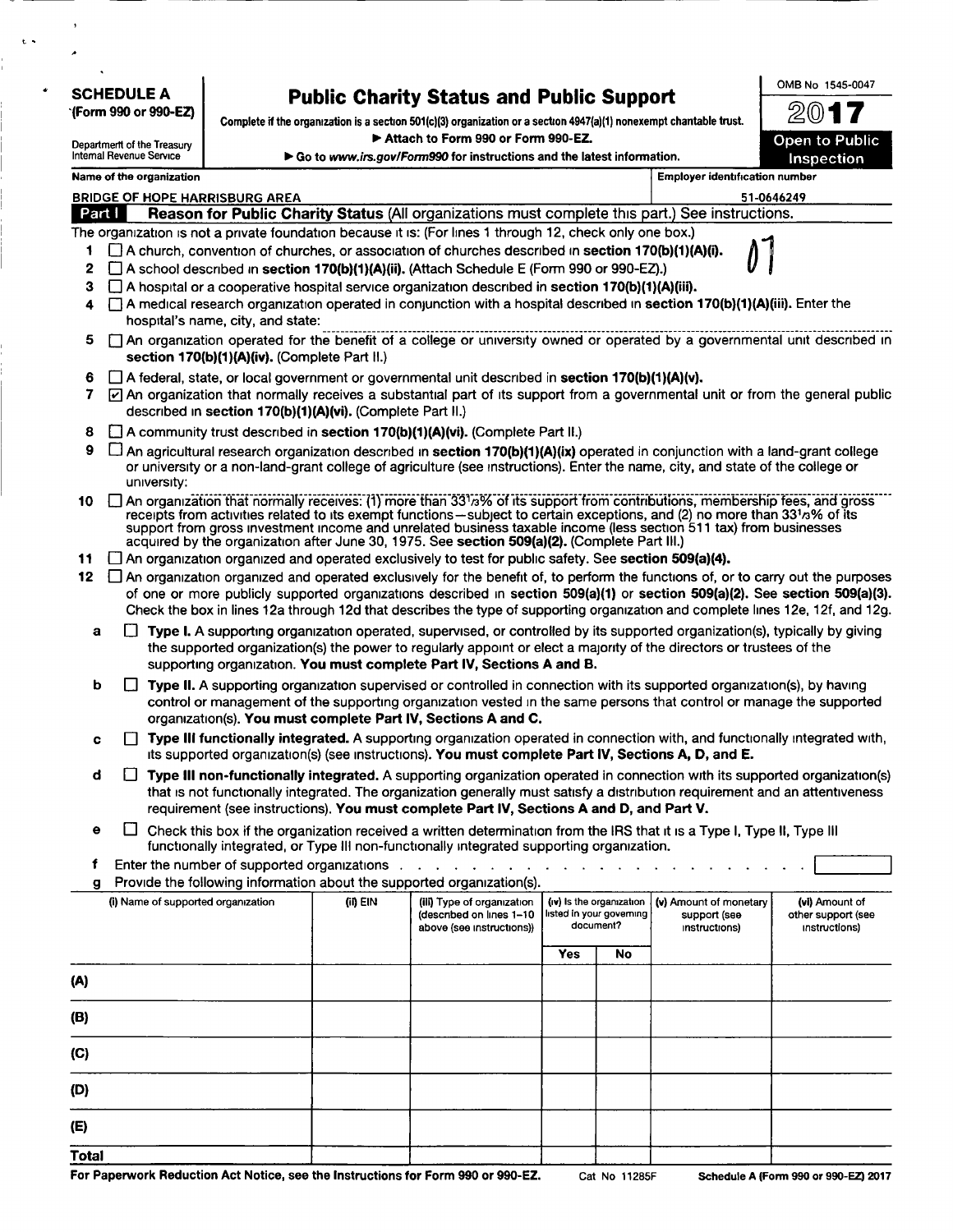|                 | Schedule A (Form 990 or 990-EZ) 2017                                                                                                                                                                                                        |              |              |            |          |          | Page 2    |
|-----------------|---------------------------------------------------------------------------------------------------------------------------------------------------------------------------------------------------------------------------------------------|--------------|--------------|------------|----------|----------|-----------|
| Part II         | Support Schedule for Organizations Described in Sections 170(b)(1)(A)(iv) and 170(b)(1)(A)(vi)                                                                                                                                              |              |              |            |          |          |           |
|                 | (Complete only if you checked the box on line 5, 7, or 8 of Part I or if the organization failed to qualify under                                                                                                                           |              |              |            |          |          |           |
|                 | Part III. If the organization fails to qualify under the tests listed below, please complete Part III.)                                                                                                                                     |              |              |            |          |          |           |
|                 | <b>Section A. Public Support</b>                                                                                                                                                                                                            |              |              |            |          |          |           |
| 1               | Calendar year (or fiscal year beginning in) ▶                                                                                                                                                                                               | (a) 2013     | (b) 2014     | (c) 2015   | (d) 2016 | (e) 2017 | (f) Total |
|                 | grants,<br>contributions.<br>Gifts.<br>and<br>membership fees received. (Do not<br>include any "unusual grants.").<br>$\sim$ $\sim$                                                                                                         | 70,694       | 146,275      | 137,906    | 148,282  | 149,492  | 652,649   |
| $\mathbf{2}$    | levied<br>for<br>Tax<br>revenues<br>the<br>organization's benefit and either paid<br>to or expended on its behalf                                                                                                                           | 0            | 0            | 0          | 0        | 0        | 0         |
| з               | The value of services or facilities<br>furnished by a governmental unit to the<br>organization without charge                                                                                                                               |              |              | 0          | 0        | 0        |           |
| 4               | Total. Add lines 1 through 3.                                                                                                                                                                                                               | 0<br>70.694  | 0<br>146,275 | 137,906    | 148,282  | 149,492  | 652,649   |
| 5               | The portion of total contributions by<br>(other<br>each<br>person<br>than<br>a<br>unit<br>governmental<br>publicly<br>or<br>supported organization) included on<br>line 1 that exceeds 2% of the amount<br>shown on line 11, column $(f)$ . |              |              |            |          |          |           |
|                 |                                                                                                                                                                                                                                             |              |              |            |          |          | 20,000    |
| 6               | Public support. Subtract line 5 from line 4<br><b>Section B. Total Support</b>                                                                                                                                                              |              |              |            |          |          | 632,649   |
|                 | Calendar year (or fiscal year beginning in) ▶                                                                                                                                                                                               | (a) 2013     | (b) $2014$   | $(c)$ 2015 | (d) 2016 | (e) 2017 | (f) Total |
| 7               | Amounts from line 4<br>$\mathbf{r}$ , $\mathbf{r}$ , $\mathbf{r}$ , $\mathbf{r}$                                                                                                                                                            | 70.694       | 146,275      | 137,906    | 148,282  | 149,492  | 652,649   |
| 8               | Gross income from interest, dividends,<br>payments received on securities loans,<br>rents, royalties, and income from<br>similar sources                                                                                                    | 31           | 58           | 605        | 300      | 90       | 1,084     |
| 9               | Net income from unrelated business<br>activities, whether or not the business<br>is regularly carried on<br>$\mathbf{r}$ , $\mathbf{r}$ , $\mathbf{r}$ , $\mathbf{r}$ , $\mathbf{r}$                                                        | $\mathbf 0$  | 0            | 0          | 0        | 0        | 0         |
| 10              | Other income. Do not include gain or<br>loss from the sale of capital assets<br>(Explain in Part VI.)                                                                                                                                       | $\mathbf{0}$ | 0            | 0          | O        | 0        | 0         |
| 11              | Total support. Add lines 7 through 10                                                                                                                                                                                                       |              |              |            |          |          | 653,733   |
| 12 <sub>2</sub> | Gross receipts from related activities, etc. (see instructions)                                                                                                                                                                             |              |              |            |          | 12       |           |
| 13              | First five years. If the Form 990 is for the organization's first, second, third, fourth, or fifth tax year as a section 501(c)(3)                                                                                                          |              |              |            |          |          |           |
|                 | <b>Section C. Computation of Public Support Percentage</b>                                                                                                                                                                                  |              |              |            |          |          |           |
| 14              | Public support percentage for 2017 (line 6, column (f) divided by line 11, column (f)                                                                                                                                                       |              |              |            |          | 14       | 96.77 %   |
| 15              | Public support percentage from 2016 Schedule A. Part II. June 14                                                                                                                                                                            |              |              |            |          | 15.      | as an %   |

|     | There is appointed by contage for zone (interest), colored by available $\mathbf{y}$ interest), colored (i) $\mathbf{y} = \mathbf{y} = \mathbf{y} = \mathbf{y}$                                                                                                                                                                                                                                       |      | 70. <i>il i</i> v |  |
|-----|-------------------------------------------------------------------------------------------------------------------------------------------------------------------------------------------------------------------------------------------------------------------------------------------------------------------------------------------------------------------------------------------------------|------|-------------------|--|
| 15  | Public support percentage from 2016 Schedule A, Part II, line 14                                                                                                                                                                                                                                                                                                                                      | l 15 | 96.92 %           |  |
| 16а | 331/3% support test-2017. If the organization did not check the box on line 13, and line 14 is 331/3% or more, check this<br>box and stop here. The organization qualifies as a publicly supported organization $\blacktriangleright \boxed{\mathcal{C}}$                                                                                                                                             |      |                   |  |
|     | b 33 <sup>1</sup> /3% support test-2016. If the organization did not check a box on line 13 or 16a, and line 15 is 33 <sup>1</sup> /3% or more, check                                                                                                                                                                                                                                                 |      |                   |  |
| 17а | 10%-facts-and-circumstances test-2017. If the organization did not check a box on line 13, 16a, or 16b, and line 14 is<br>10% or more, and if the organization meets the "facts-and-circumstances" test, check this box and stop here. Explain in<br>Part VI how the organization meets the "facts-and-circumstances" test. The organization qualifies as a publicly supported<br>organization.       |      |                   |  |
|     | b 10%-facts-and-circumstances test-2016. If the organization did not check a box on line 13, 16a, 16b, or 17a, and line<br>15 is 10% or more, and if the organization meets the "facts-and-circumstances" test, check this box and stop here.<br>Explain in Part VI how the organization meets the "facts-and-circumstances" test. The organization qualifies as a publicly<br>supported organization |      |                   |  |

| 18 Private foundation. If the organization did not check a box on line 13, 16a, 16b, 17a, or 17b, check this box and see |  |  |  |  |  |  |  |  |  |  |  |  |  |
|--------------------------------------------------------------------------------------------------------------------------|--|--|--|--|--|--|--|--|--|--|--|--|--|
|                                                                                                                          |  |  |  |  |  |  |  |  |  |  |  |  |  |

Schedule A (Form 990 or 990-EZ) 2017

--- -------

 $\cdot$ 

 $\lambda$ 

 $\bullet$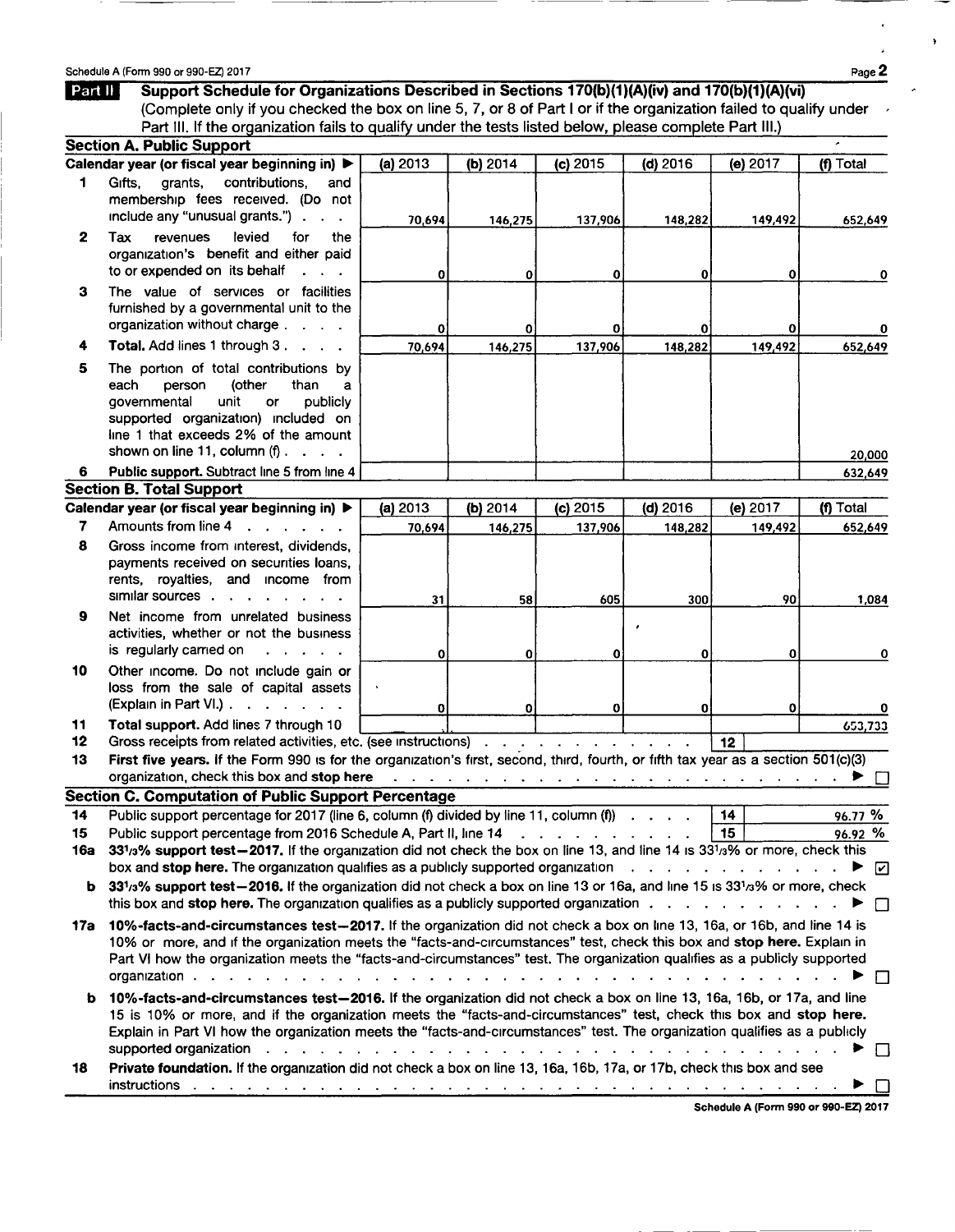# Schedule A (Form 990 or 990-EZ) 2017 Page 3

**Part III** 

|     | (Complete only if you checked the box on line 10 of Part I or if the organization failed to qualify under Part-II.                 |             |          |            |                                                                                                                                                                                                                                |          |           |
|-----|------------------------------------------------------------------------------------------------------------------------------------|-------------|----------|------------|--------------------------------------------------------------------------------------------------------------------------------------------------------------------------------------------------------------------------------|----------|-----------|
|     | If the organization fails to qualify under the tests listed below, please complete Part II.)                                       |             |          |            |                                                                                                                                                                                                                                |          |           |
|     | <b>Section A. Public Support</b>                                                                                                   |             |          |            |                                                                                                                                                                                                                                |          |           |
| 1   | Calendar year (or fiscal year beginning in) ▶<br>Gifts, grants, contributions, and membership fees                                 | (a) 2013    | (b) 2014 | (c) 2015   | $(d)$ 2016                                                                                                                                                                                                                     | (e) 2017 | (f) Total |
|     | received. (Do not include any "unusual grants.")                                                                                   |             |          |            |                                                                                                                                                                                                                                |          |           |
| 2   | Gross receipts from admissions, merchandise                                                                                        |             |          |            |                                                                                                                                                                                                                                |          |           |
|     | sold or services performed, or facilities                                                                                          |             |          |            |                                                                                                                                                                                                                                |          |           |
|     | furnished in any activity that is related to the<br>organization's tax-exempt purpose                                              |             |          |            |                                                                                                                                                                                                                                |          |           |
| з   | Gross receipts from activities that are not an                                                                                     |             |          |            |                                                                                                                                                                                                                                |          |           |
|     | unrelated trade or business under section 513                                                                                      |             |          |            |                                                                                                                                                                                                                                |          |           |
| 4   | Tax<br>levied<br>the<br>revenues<br>for                                                                                            |             |          |            |                                                                                                                                                                                                                                |          |           |
|     | organization's benefit and either paid to                                                                                          |             |          |            |                                                                                                                                                                                                                                |          |           |
|     | or expended on its behalf<br><b>Contractor</b>                                                                                     |             |          |            |                                                                                                                                                                                                                                |          |           |
| 5   | The value of services or facilities                                                                                                |             |          |            |                                                                                                                                                                                                                                |          |           |
|     | furnished by a governmental unit to the                                                                                            |             |          |            |                                                                                                                                                                                                                                |          |           |
|     | organization without charge                                                                                                        |             |          |            |                                                                                                                                                                                                                                |          |           |
| 6   | Total. Add lines 1 through 5.                                                                                                      |             |          |            |                                                                                                                                                                                                                                |          |           |
|     | 7a Amounts included on lines 1, 2, and 3                                                                                           |             |          |            |                                                                                                                                                                                                                                |          |           |
|     | received from disqualified persons                                                                                                 |             |          |            |                                                                                                                                                                                                                                |          |           |
| b   | Amounts included on lines 2 and 3                                                                                                  |             |          |            |                                                                                                                                                                                                                                |          |           |
|     | received from other than disqualified                                                                                              |             |          |            |                                                                                                                                                                                                                                |          |           |
|     | persons that exceed the greater of \$5,000                                                                                         |             |          |            |                                                                                                                                                                                                                                |          |           |
|     | or 1% of the amount on line 13 for the year                                                                                        |             |          |            |                                                                                                                                                                                                                                |          |           |
| c.  | Add lines 7a and 7b<br>$\mathbf{r}$ , $\mathbf{r}$ , $\mathbf{r}$ , $\mathbf{r}$ , $\mathbf{r}$                                    |             |          |            |                                                                                                                                                                                                                                |          |           |
| 8   | Public support. (Subtract line 7c from                                                                                             |             |          |            |                                                                                                                                                                                                                                |          |           |
|     | $line 6$ . $\therefore$ $\therefore$ $\therefore$ $\therefore$ $\therefore$ $\therefore$ $\therefore$ $\therefore$                 |             |          |            |                                                                                                                                                                                                                                |          |           |
|     | <b>Section B. Total Support</b>                                                                                                    |             |          |            |                                                                                                                                                                                                                                |          |           |
|     | Calendar year (or fiscal year beginning in) ▶                                                                                      | (a) $2013'$ | (b) 2014 | $(c)$ 2015 | $(d)$ 2016                                                                                                                                                                                                                     | (e) 2017 | (f) Total |
| 9   | Amounts from line 6<br>$\mathbf{r}$ , $\mathbf{r}$ , $\mathbf{r}$ , $\mathbf{r}$ , $\mathbf{r}$                                    |             |          |            |                                                                                                                                                                                                                                |          |           |
| 10a | Gross income from interest, dividends,                                                                                             |             |          |            |                                                                                                                                                                                                                                |          |           |
|     | payments received on securities loans, rents,                                                                                      |             |          |            |                                                                                                                                                                                                                                |          |           |
|     | royalties, and income from similar sources.                                                                                        |             |          |            |                                                                                                                                                                                                                                |          |           |
| b   | Unrelated business taxable income (less                                                                                            |             |          |            |                                                                                                                                                                                                                                |          |           |
|     | section 511 taxes) from businesses/<br>acquired after June 30, 1975                                                                |             |          |            |                                                                                                                                                                                                                                |          |           |
|     |                                                                                                                                    |             |          |            |                                                                                                                                                                                                                                |          |           |
|     | c Add lines 10a and 10b<br>$\cdots$                                                                                                |             |          |            |                                                                                                                                                                                                                                |          |           |
| 11  | Net income from unrelated business<br>activities not included in line 10b, whether                                                 |             |          |            |                                                                                                                                                                                                                                |          |           |
|     | or not the business is regularly carned on                                                                                         |             |          |            |                                                                                                                                                                                                                                |          |           |
|     |                                                                                                                                    |             |          |            |                                                                                                                                                                                                                                |          |           |
| 12  | Other income. Do not include gain or<br>loss from the sale of capital assets                                                       |             |          |            |                                                                                                                                                                                                                                |          |           |
|     | (Explain in Part VI.) /                                                                                                            |             |          |            |                                                                                                                                                                                                                                |          |           |
| 13  | Total support. (Add lines 9, 10c, 11,                                                                                              |             |          |            |                                                                                                                                                                                                                                |          |           |
|     | and 12.) $\cdots$ $\cdots$                                                                                                         |             |          |            |                                                                                                                                                                                                                                |          |           |
| 14  | First five years. If the Form 990 is for the organization's first, second, third, fourth, or fifth tax year as a section 501(c)(3) |             |          |            |                                                                                                                                                                                                                                |          |           |
|     | organization, check this box and stop here                                                                                         |             |          |            | and a complete the complete state of the complete state of the complete state of the complete state of the complete state of the complete state of the complete state of the complete state of the complete state of the compl |          |           |
|     | <b>Section C. Computation of Public Support Percentage</b>                                                                         |             |          |            |                                                                                                                                                                                                                                |          |           |
| 15  | Public support percentage for 2017 (line 8, column (f) divided by line 13, column (f)                                              |             |          |            |                                                                                                                                                                                                                                | 15       | %         |
| 16  | Public support percentage from 2016 Schedule A, Part III, line 15                                                                  |             |          |            |                                                                                                                                                                                                                                | 16       | %         |
|     | Section D. Computation of Investment Income Percentage                                                                             |             |          |            |                                                                                                                                                                                                                                |          |           |
| 17  | Investment income percentage for 2017 (line 10c, column (f) divided by line 13, column (f) $\cdots$                                |             |          |            |                                                                                                                                                                                                                                | 17       | %         |
| 18  | Investmént income percentage from 2016 Schedule A, Part III, line 17                                                               |             |          |            |                                                                                                                                                                                                                                | 18       | %         |
| 19a | 331/3% support tests - 2017. If the organization did not check the box on line 14, and line 15 is more than 331/3%, and line       |             |          |            |                                                                                                                                                                                                                                |          |           |
|     | 17 is not more than 331/3%, check this box and stop here. The organization qualifies as a publicly supported organization          |             |          |            |                                                                                                                                                                                                                                |          | $\perp$   |

|  |  | 20 Private foundation. If the organization did not check a box on line 14, 19a, or 19b, check this box and see instructions $\blacktriangleright \Box$ |  |
|--|--|--------------------------------------------------------------------------------------------------------------------------------------------------------|--|
|--|--|--------------------------------------------------------------------------------------------------------------------------------------------------------|--|

| m 990 or 990-EZ) 2017                                                    |  |  |
|--------------------------------------------------------------------------|--|--|
| <b>Support Schedule for Organizations Described in Section 509(a)(2)</b> |  |  |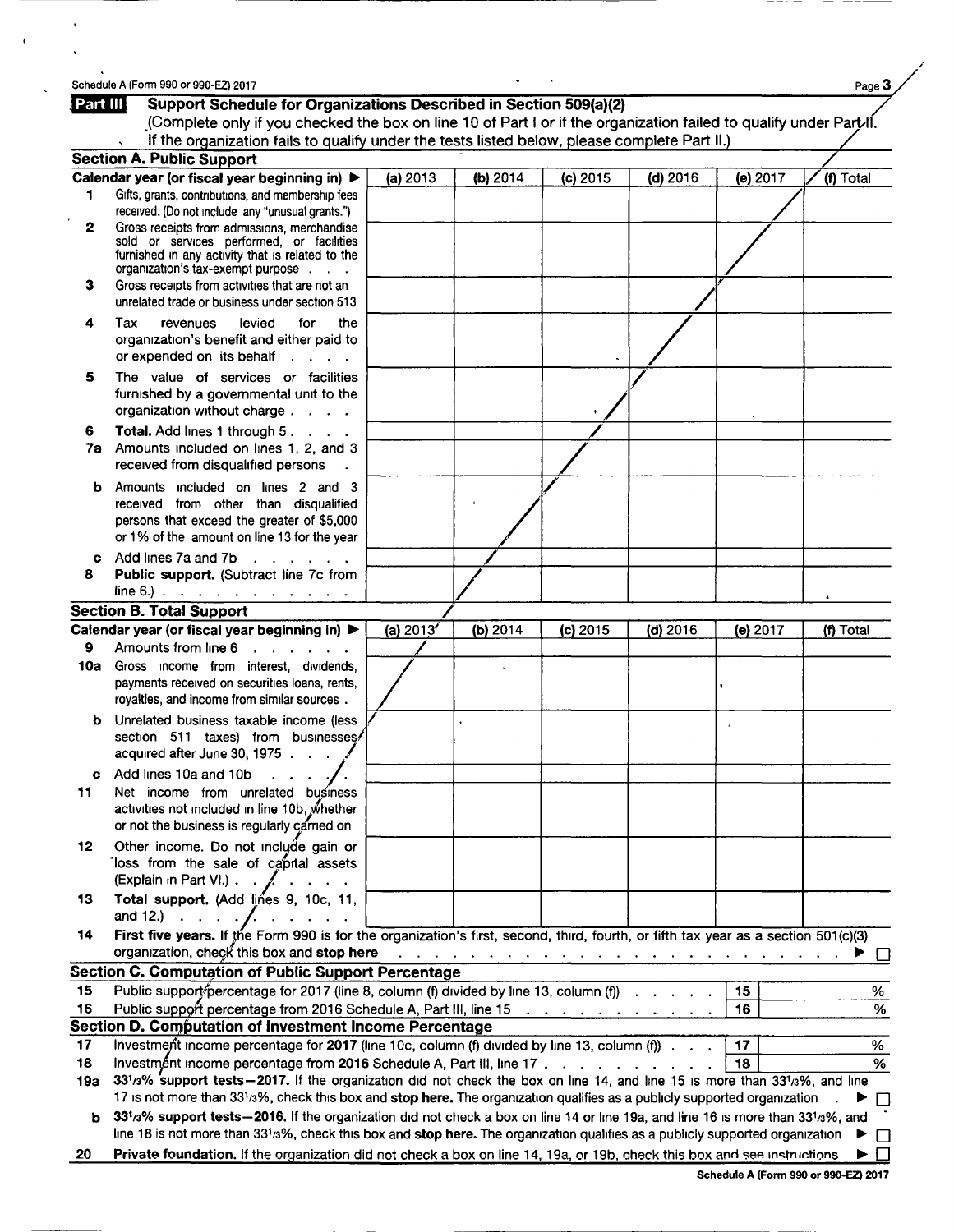Schedule A (Form 990 or 990-EZ) 2017<br>**Part IV** Supporting Organizations (Complete only if you checked a box in line 12 on Part I. If you checked 12a of Part I, complete Sections A and B. If you checked 12b of Part I, complete Sections A and C. If you checked 12c of Part I, complete Sections A, D, and E. If you checked 12d of Part I, complete Sections A and D, and complete Part V.)  $\leq$ 

#### Section A. All Supporting Organizations

- 1 Are all of the organization's supported organizations listed by name In the organization's governing <sup>j</sup> documents? If "No," describe in Part VI how the supported organizations are dosignatod If dosignatod by  $\begin{array}{|l|} \hline \end{array}$  -  $\begin{array}{|l|} \hline \end{array}$ class or purpose, describe the designation. If historic and continuing relationship, explain.
- 2 Did the organization have any supported organization that does not have an IRS determination of status under section 509(a)(1) or (2)? If "Yes," explain in **Part VI** how the organization determined that the supported  $\overline{\hspace{1cm}}$  2 organization was described in section 509(a)(1) or (2).
- 3a Did the organization have a supported organization described in section 501(c)(4), (5), or (6)? If "Yes," answer  $\frac{1}{3a}$  $(b)$  and  $(c)$  below.
- $b$  Did the organization confirm that each supported organization qualified under section 501 $(c)(4)$ ,  $(5)$ , or  $(6)$  and organization made the determination. satisfied the publiC support that each supported organization qualified under section 501(c)(4), (5), or (6) and<br>tests under section 509(a)(2)? If "Yes," describe in **Part VI** when and how the  $\begin{bmatrix} 3b \end{bmatrix}$
- c Did the organization ensure that all support to such organizations was used exclusively for section purposes? If "Yes," explain in **Part VI** what controls the organization put in place to ensure such use. 170(c)(2)(B)  $\frac{36}{3c}$
- purposes? If "Yes," explain in **Part VI** what controls the organization put in place to ensure such use.<br>4a Was any supported organization not organized in the United States ("foreign supported organization")? If  $\frac{1}{4a}$ "Yes," and if you checked 12a or 12b in Part I, answer (b) and (c) below.
- **b** Did the organization have ultimate control and discretion in deciding whether to make grants to the foreign despite being controlled or supervised by or in connection with its supported organizations. supported organization? If "Yes," describe in Part VI how the organization had .,uch c.")ntml ;mri ril ... r:ff'!tinn --
- despite being controlled or supervised by or in connection with its supported organizations.<br> **c** Did the organization support any foreign supported organization that does not have an IRS determination under sections 501( to ensure that all support to the foreign supported organization was used exclusively for section 170 $(c)(2)(R)$
- answer (h) and (c) below (if applicable). Also, provide detail in **Part VI**, including (i) the names and EIN numbers of the supported organizations added, substituted, or removed; (ii) the reasons for each such action; (i numhers of the supported organizations added, substituted, or removed; (ii) the reasons for each such action; (iii) tho authority under the organization's organizing document authorizing such action; and (iv) how the action
- **b Type I or Type II only.** Was any added or substituted supported organization part of a class already  $\begin{bmatrix} 5b \end{bmatrix}$ designated in the organization's organizing document?
- c Substitutions only. Was the substitution the result of an event beyond the organization's control?  $\vert$  5c
- 6 Did the organization provide support (whether in the form of grants or the provision of services or facilities) to<br>anyone other than (i) its supported organizations, (ii) individuals that are part of the charitable clas by one or more of its supported organizations, or (iii) other supporting organizations that also support or
- 7 Did the organization provide a grant, loan, compensation, or other similar payment to a substantial contributor (defined in section 4958(c)(3)(C)), a family mcmbcr of a substantial contributor, or a 35% controlled entity with  $\begin{array}{|c|c|c|c|}\n\hline\n\end{array}$  regard to a substantial contributor? If "Yes," complete Part I of Schedule L (F
- <sup>8</sup>Did the organization make a loan to a disqualified person (as defined in section 4958) not described In line 7? .--J ----- If "Yes, " complete Part I of Schedule L (Form 990 or 990-EZ). <sup>8</sup>
- 9a Was the organization controlled directly or indirectly at any time during the tax year by one or more in section 509(a)(1) or (2))? If "Yes," provide detail in Part VI. disqualified persons as defined in section 4946 (other than any time during the tax year by one or more<br>foundation managers and organizations described<br>foundation managers and organizations described
- in section 509(a)(1) or (2))? If "Yes," provide detail in **Part VI.**<br>b Did one or more disqualified persons (as defined in line 9a) hold a controlling interest in any entity in which  $\frac{1}{\sqrt{2}}$ the supporting organization had an interest? If "Yes," provide detail in Part VI.
- the supporting organization had an interest? *i* res, provide detail in Fart VI.<br>C Did a disqualified person (as defined in line 9a) have an ownership interest in, or derive any personal benefit<br>from, assets in which the
- 10a Was the organization subject to the excess business holdings rules of section 4943 because of section 4943(f) (regarding certain Type II supporting organizations, and all Type III non-functionally integrated | --<br>supporting organizations)? If "Yes," answer 10b below.
	- **b** Did the organization have any excess business holdings in the tax year? (Use Schedule C, Form 4720, to determine whether the organization had excess business holdings.)

Yes | No

---~

3b --<sup>~</sup>

 $\frac{1}{4b}$   $\frac{1}{4b}$ 

9a --<sup>~</sup>

Schedule A (Form 990 or 990-EZ) 2017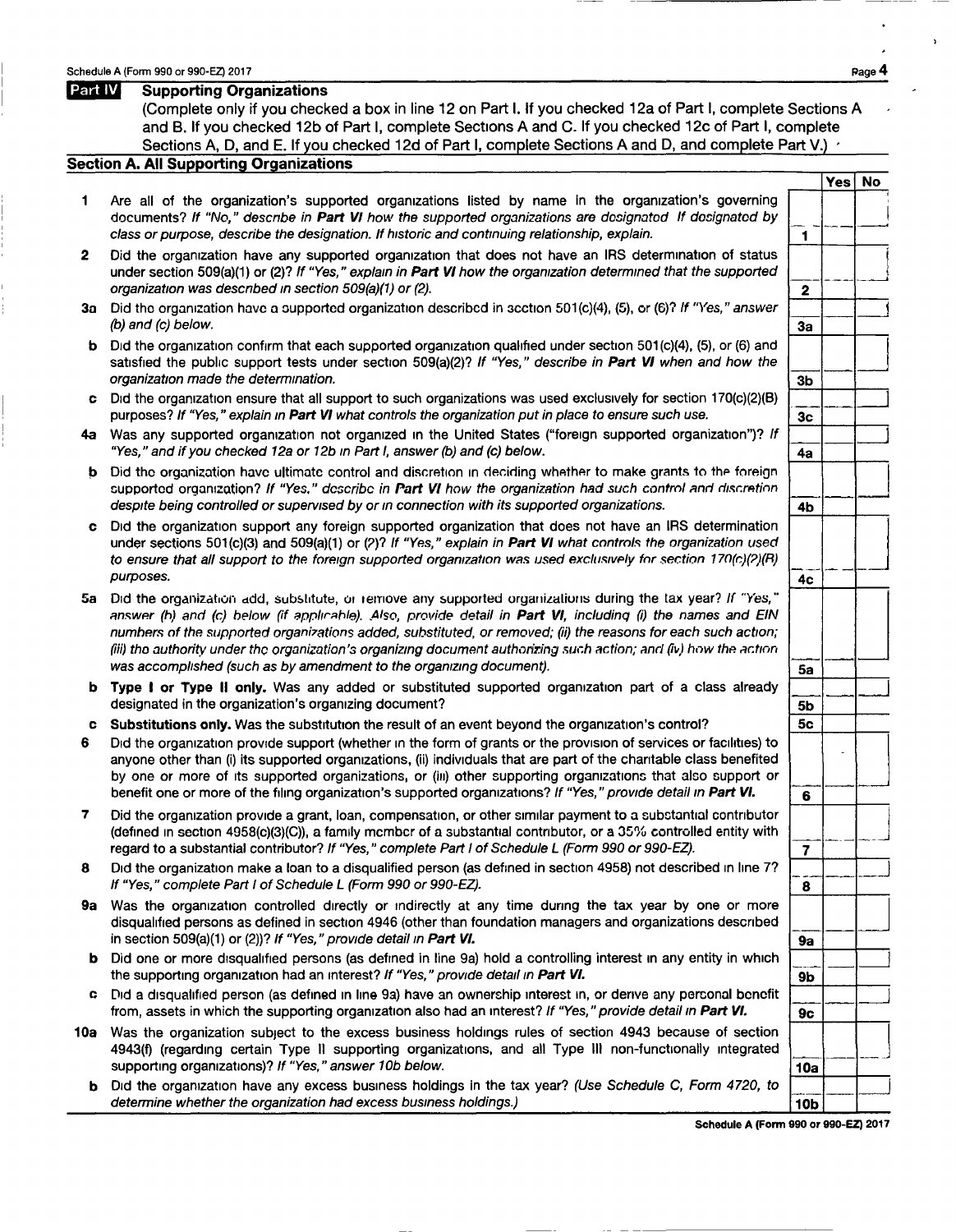|         | Schedule A (Form 990 or 990-EZ) 2017                                                                                                                                                                                                                                                                                                                                                                                                                                                                                                                                                                                                                                         |                 |          | Page 5    |
|---------|------------------------------------------------------------------------------------------------------------------------------------------------------------------------------------------------------------------------------------------------------------------------------------------------------------------------------------------------------------------------------------------------------------------------------------------------------------------------------------------------------------------------------------------------------------------------------------------------------------------------------------------------------------------------------|-----------------|----------|-----------|
| Part IV | <b>Supporting Organizations (continued)</b>                                                                                                                                                                                                                                                                                                                                                                                                                                                                                                                                                                                                                                  |                 |          |           |
|         |                                                                                                                                                                                                                                                                                                                                                                                                                                                                                                                                                                                                                                                                              |                 | Yes No   |           |
| 11      | Has the organization accepted a gift or contribution from any of the following persons?                                                                                                                                                                                                                                                                                                                                                                                                                                                                                                                                                                                      |                 |          |           |
| a       | A person who directly or indirectly controls, either alone or together with persons described in (b) and (c)                                                                                                                                                                                                                                                                                                                                                                                                                                                                                                                                                                 |                 |          |           |
|         | below, the governing body of a supported organization?                                                                                                                                                                                                                                                                                                                                                                                                                                                                                                                                                                                                                       | 11a             |          |           |
| b       | A family member of a person described in (a) above?                                                                                                                                                                                                                                                                                                                                                                                                                                                                                                                                                                                                                          | 11 <sub>b</sub> |          |           |
| c.      | A 35% controlled entity of a person described in (a) or (b) above? If "Yes" to a, b, or c, provide detail in Part VI.                                                                                                                                                                                                                                                                                                                                                                                                                                                                                                                                                        | 11c             |          |           |
|         | <b>Section B. Type I Supporting Organizations</b>                                                                                                                                                                                                                                                                                                                                                                                                                                                                                                                                                                                                                            |                 |          |           |
|         |                                                                                                                                                                                                                                                                                                                                                                                                                                                                                                                                                                                                                                                                              |                 | Yes l    | <b>No</b> |
|         | Did the directors, trustees, or membership of one or more supported organizations have the power to<br>regularly appoint or elect at least a majority of the organization's directors or trustees at all times during the<br>tax year? If "No," describe in Part VI how the supported organization(s) effectively operated, supervised, or<br>controlled the organization's activities. If the organization had more than one supported organization,<br>describe how the powers to appoint and/or remove directors or trustees were allocated among the supported<br>organizations and what conditions or restrictions, if any, applied to such powers during the tax year. |                 |          |           |
| 2       | Did the organization operate for the benefit of any supported organization other than the supported<br>organization(s) that operated, supervised, or controlled the supporting organization? If "Yes," explain in Part<br><b>VI</b> how providing such benefit carned out the purposes of the supported organization(s) that operated,<br>supervised, or controlled the supporting organization.                                                                                                                                                                                                                                                                             | $\mathbf{2}$    |          |           |
|         | <b>Section C. Type II Supporting Organizations</b>                                                                                                                                                                                                                                                                                                                                                                                                                                                                                                                                                                                                                           |                 |          |           |
|         |                                                                                                                                                                                                                                                                                                                                                                                                                                                                                                                                                                                                                                                                              |                 | Yes   No |           |
|         | Were a majority of the organization's directors or trustees during the tax year also a majority of the directors<br>or trustees of each of the organization's supported organization(s)? If "No," describe in Part VI how control<br>or management of the supporting organization was vested in the same persons that controlled or managed<br>the supported organization(s).                                                                                                                                                                                                                                                                                                |                 |          |           |

### Section D. All Type III Supporting Organizations

---------------------

|   |                                                                                                                                                                                                                                                                                                                                                                                                                                                                                       | Yes ∣ | No |
|---|---------------------------------------------------------------------------------------------------------------------------------------------------------------------------------------------------------------------------------------------------------------------------------------------------------------------------------------------------------------------------------------------------------------------------------------------------------------------------------------|-------|----|
|   | Did the organization provide to each of its supported organizations, by the last day of the fifth month of the<br>organization's tax year, (i) a written notice describing the type and amount of support provided during the prior tax<br>year, (ii) a copy of the Form 990 that was most recently filed as of the date of notification, and (iii) copies of the<br>organization's governing documents in effect on the date of notification, to the extent not previously provided? |       |    |
| 2 | Were any of the organization's officers, directors, or trustees either (i) appointed or elected by the supported<br>organization(s) or (ii) serving on the governing body of a supported organization? If "No," explain in Part VI how<br>the organization maintained a close and continuous working relationship with the supported organization(s).                                                                                                                                 |       |    |
| 3 | By reason of the relationship described in (2), did the organization's supported organizations have a<br>significant voice in the organization's investment policies and in directing the use of the organization's<br>income or assets at all times during the tax year? If "Yes," describe in Part VI the role the organization's                                                                                                                                                   |       |    |
|   | supported organizations played in this regard.                                                                                                                                                                                                                                                                                                                                                                                                                                        |       |    |

## Section E. Type III Functionally Integrated Supporting Organizations

- 1 Check the box next to the method that the organization used to satisfy the Integral Part Test during the year (see instructions).
- a  $\Box$  The organization satisfied the Activities Test. Complete line 2 below.
- **b**  $\Box$  The organization is the parent of each of its supported organizations. Complete line 3 below.
- $c \Box$  The organization supported a governmental entity. Describe in Part VI how you supported a government entity (see instructions).
- 2 Activities Test. Answer (a) and (b) below. Yes No and the Second Second Second Second Second Second Second Second Second Second Second Second Second Second Second Second Second Second Second Second Second Second Second S
- a Did substantially all of the organization's activities during the tax year directly further the exempt purposes of<br>the supported organization(s) to which the organization was responsive? If "Yes," then in **Part VI identi** those supported organizations and explain how these activities directly furthered their exempt purposes, those supported organizations and explain now these activities directly furthered their exempt purposes,<br>how the organization was responsive to those supported organizations, and how the organization determined<br>that these
- **b** Did the activities described in (a) constitute activities that, but for the organization's involvement, one or more of the organization's supported organization(s) would have been engaged in? If "Yes," explain in **Part** or the organization's supported organization(s) would have been engaged in Fig. 18 Fexplain in Part VI the<br>reasons for the organization's position that its supported organization(s) would have engaged in these **1998**
- 3 Parent of Supported Organizations. Answer (a) and (b) below.
- a Did the organization have the power to regularly appoint or elect a majority trustees of each of the supported organizations? Provide details in Part VI. of the officers, directors, or  $\begin{array}{|c|c|} \hline \ \multicolumn{1}{|c|}{3a} \end{array}$
- trustees of each of the supported organizations? Provide details in **Part VI.**<br> **b** Did the organization exercise a substantial degree of direction over the policies, programs, and activities of each  $\overline{\phantom{a}}$  of its sup of its supported organizations? If "Yes," describe in Part VI the role played by the organization in this regard.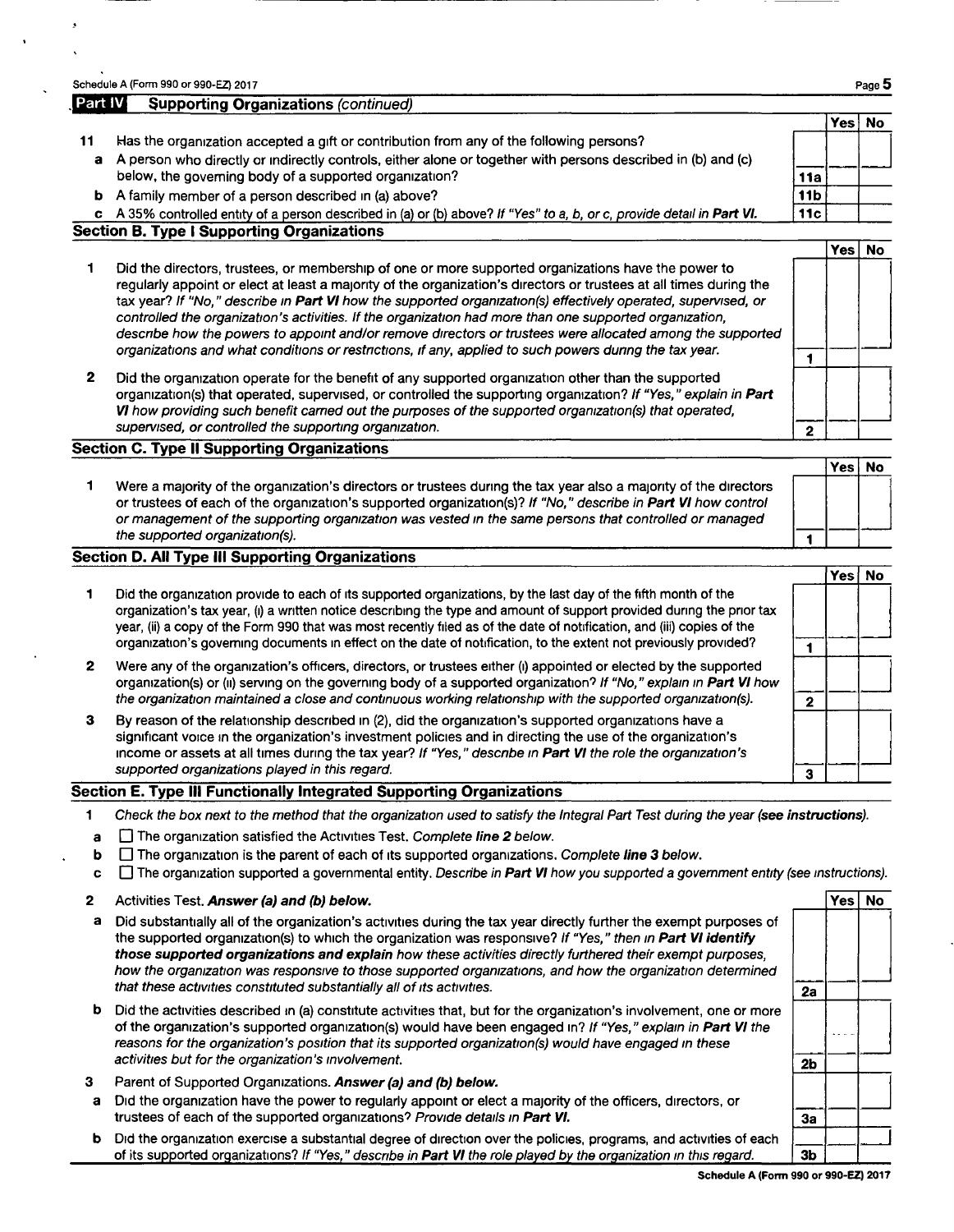Instructions).

# **Part V** Type III Non-Functionally Integrated 509(a)(3) Supporting Organizations

1  $\Box$  Check here if the organization satisfied the Integral Part Test as a qualifying trust on Nov. 20, 1970 (explain in Part VI). See instructions. All other Type III non-functionally integrated supporting organizations must complete Sections A through E.

| <b>Section A - Adjusted Net Income</b>                                                                                               |                         | (A) Prior Year | (B) Current Year<br>(optional) |
|--------------------------------------------------------------------------------------------------------------------------------------|-------------------------|----------------|--------------------------------|
| 1 Net short-term capital gain                                                                                                        | 1                       |                |                                |
| 2 Recoveries of prior-year distributions                                                                                             | $\overline{2}$          |                |                                |
| 3 Other gross income (see instructions)                                                                                              | 3                       |                |                                |
| 4 Add lines 1 through 3.                                                                                                             | 4                       |                |                                |
| 5 Depreciation and depletion                                                                                                         | 5                       |                |                                |
| 6 Portion of operating expenses paid or incurred for production or                                                                   |                         |                |                                |
| collection of gross income or for management, conservation, or                                                                       |                         |                |                                |
| maintenance of property held for production of income (see instructions)                                                             | 6                       |                |                                |
| 7 Other expenses (see instructions)                                                                                                  | $\overline{\mathbf{z}}$ |                |                                |
| 8 Adjusted Net Income (subtract lines 5, 6, and 7 from line 4).                                                                      | 8                       |                |                                |
| <b>Section B - Minimum Asset Amount</b>                                                                                              |                         | (A) Prior Year | (B) Current Year<br>(optional) |
| 1 Aggregate fair market value of all non-exempt-use assets (see<br>instructions for short tax year or assets held for part of year): |                         |                |                                |
| a Average monthly value of securities                                                                                                | 1a                      |                |                                |
| <b>b</b> Average monthly cash balances                                                                                               | 1 <sub>b</sub>          |                |                                |
| c Fair market value of other non-exempt-use assets                                                                                   | 1 <sub>c</sub>          |                |                                |
| d Total (add lines 1a, 1b, and 1c)                                                                                                   | 1d                      |                |                                |
| e Discount claimed for blockage or other<br>factors (explain in detail in Part VI):                                                  |                         |                |                                |
| 2 Acquisition indebtedness applicable to non-exempt-use assets                                                                       | $\mathbf{2}$            |                |                                |
| 3 Subtract line 2 from line 1d.                                                                                                      | $\overline{\mathbf{3}}$ |                |                                |
| 4 Cash deemed held for exempt use. Enter 1-1/2% of line 3 (for greater amount,<br>see instructions).                                 | 4                       |                |                                |
| 5 Net value of non-exempt-use assets (subtract line 4 from line 3)                                                                   | 5                       |                |                                |
| 6 Multiply line 5 by .035.                                                                                                           | 6                       |                |                                |
| 7 Recoveries of prior-year distributions                                                                                             | 7                       |                |                                |
| 8 Minimum Asset Amount (add line 7 to line 6)                                                                                        | 8                       |                |                                |
| <b>Section C - Distributable Amount</b>                                                                                              |                         |                | <b>Current Year</b>            |
| 1 Adjusted net income for prior year (from Section A, line 8, Column A)                                                              | 1                       |                |                                |
| 2 Enter 85% of line 1.                                                                                                               | 2                       |                |                                |
| 3 Minimum asset amount for prior year (from Section B, line 8, Column A)                                                             | 3                       |                |                                |
| 4 Enter greater of line 2 or line 3.                                                                                                 | 4                       |                |                                |
| 5 Income tax imposed in prior year                                                                                                   | 5                       |                |                                |
| 6 Distributable Amount. Subtract line 5 from line 4, unless subject to                                                               |                         |                |                                |
| emergency temporary reduction (see instructions).                                                                                    |                         |                |                                |
| 7 Check here if the current year is the organization's first as a non-functionally integrated Type III supporting organization (see  |                         |                |                                |

Schedule A (Form 990 or 990-EZ) 2017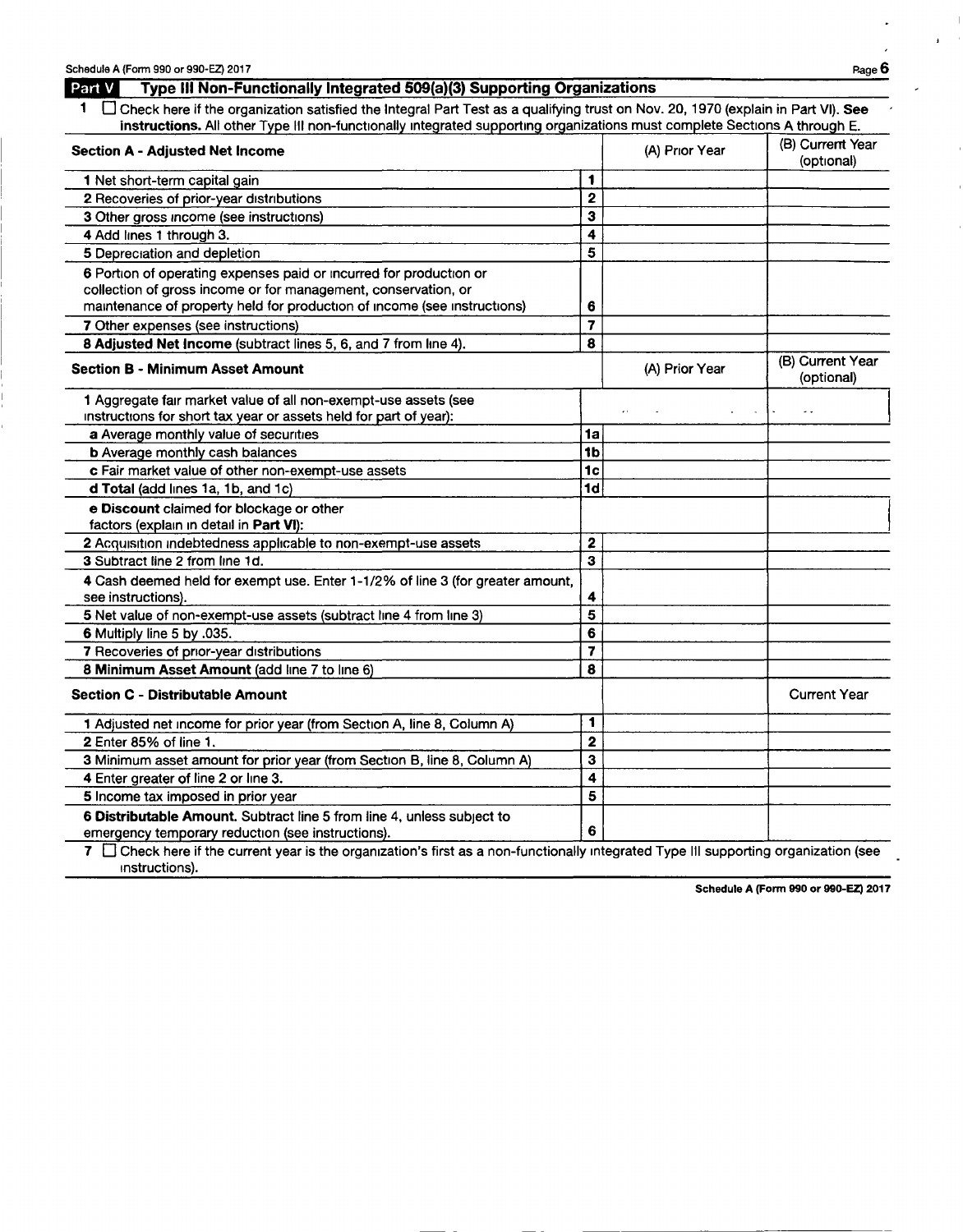| Part V       | Type III Non-Functionally Integrated 509(a)(3) Supporting Organizations (continued)                                                                                                    |                                    |                                               |                                                  |
|--------------|----------------------------------------------------------------------------------------------------------------------------------------------------------------------------------------|------------------------------------|-----------------------------------------------|--------------------------------------------------|
|              | <b>Section D - Distributions</b>                                                                                                                                                       |                                    |                                               | <b>Current Year</b>                              |
|              | 1 Amounts paid to supported organizations to accomplish exempt purposes                                                                                                                |                                    |                                               |                                                  |
|              | 2 Amounts paid to perform activity that directly furthers exempt purposes of supported                                                                                                 |                                    |                                               |                                                  |
|              | organizations, in excess of income from activity                                                                                                                                       |                                    |                                               |                                                  |
| 3            | Administrative expenses paid to accomplish exempt purposes of supported organizations                                                                                                  |                                    |                                               |                                                  |
| 4            | Amounts paid to acquire exempt-use assets                                                                                                                                              |                                    |                                               |                                                  |
| 5.           | Qualified set-aside amounts (prior IRS approval required)                                                                                                                              |                                    |                                               |                                                  |
| 6.           | Other distributions (describe in Part VI). See instructions.                                                                                                                           |                                    |                                               |                                                  |
| 7.           | Total annual distributions. Add lines 1 through 6.                                                                                                                                     |                                    |                                               |                                                  |
| 8            | Distributions to attentive supported organizations to which the organization is responsive<br>(provide details in Part VI). See instructions.                                          |                                    |                                               |                                                  |
| 9.           | Distributable amount for 2017 from Section C, line 6                                                                                                                                   |                                    |                                               |                                                  |
| 10           | Line 8 amount divided by line 9 amount                                                                                                                                                 |                                    |                                               |                                                  |
|              | <b>Section E - Distribution Allocations (see instructions)</b>                                                                                                                         | (i)<br><b>Excess Distributions</b> | (ii)<br><b>Underdistributions</b><br>Pre-2017 | (iii)<br><b>Distributable</b><br>Amount for 2017 |
| 1            | Distributable amount for 2017 from Section C, line 6                                                                                                                                   |                                    |                                               |                                                  |
| 2            | Underdistributions, if any, for years prior to 2017<br>(reasonable cause required-explain in Part VI). See<br>instructions.                                                            |                                    |                                               |                                                  |
| 3            | Excess distributions carryover, if any, to 2017                                                                                                                                        |                                    |                                               |                                                  |
| n            |                                                                                                                                                                                        |                                    |                                               |                                                  |
| ь            | From 2013<br>$\mathbf{u} = \mathbf{u} + \mathbf{u} + \mathbf{u} + \mathbf{u}$ .                                                                                                        |                                    |                                               |                                                  |
|              | $c$ From 2014<br>$\mathbf{1}^{\prime}$ , $\mathbf{1}^{\prime}$ , $\mathbf{1}^{\prime}$ , $\mathbf{1}^{\prime}$ , $\mathbf{1}^{\prime}$ , $\mathbf{1}^{\prime}$ , $\mathbf{1}^{\prime}$ |                                    |                                               |                                                  |
|              | d From 2015<br>$\mathbf{r}=\mathbf{r}+\mathbf{r}+\mathbf{r}+\mathbf{r}$                                                                                                                |                                    |                                               |                                                  |
|              | e From 2016<br>and a state of                                                                                                                                                          |                                    |                                               |                                                  |
| f            | Total of lines 3a through e                                                                                                                                                            |                                    |                                               |                                                  |
|              | g Applied to underdistributions of prior years                                                                                                                                         |                                    |                                               |                                                  |
|              | h Applied to 2017 distributable amount                                                                                                                                                 |                                    |                                               |                                                  |
|              | Carryover from 2012 not applied (see instructions)                                                                                                                                     |                                    |                                               |                                                  |
|              | Remainder. Subtract lines 3g, 3h, and 3i from 3f.                                                                                                                                      |                                    |                                               |                                                  |
|              | Distributions for 2017 from                                                                                                                                                            |                                    |                                               |                                                  |
|              | Section D, line 7:<br>\$                                                                                                                                                               |                                    |                                               |                                                  |
| а            | Applied to underdistributions of prior years                                                                                                                                           |                                    |                                               |                                                  |
| b            | Applied to 2017 distributable amount                                                                                                                                                   |                                    |                                               |                                                  |
| $\mathbf{c}$ | Remainder, Subtract lines 4a and 4b from 4.                                                                                                                                            |                                    |                                               |                                                  |
| 5            | Remaining underdistributions for years prior to 2017, if<br>any. Subtract lines 3g and 4a from line 2. For result<br>greater than zero, explain in Part VI. See instructions.          |                                    |                                               |                                                  |
| 6            | Remaining underdistributions for 2017. Subtract lines 3h<br>and 4b from line 1. For result greater than zero, explain in<br><b>Part VI.</b> See instructions.                          |                                    |                                               |                                                  |
| 7            | Excess distributions carryover to 2018. Add lines 3j<br>and 4c.                                                                                                                        |                                    | $\omega$ . $\omega$                           | . .                                              |
| 8.           | Breakdown of line 7:                                                                                                                                                                   |                                    |                                               |                                                  |
| a            | Excess from 2013                                                                                                                                                                       |                                    |                                               |                                                  |
| b.           | Excess from 2014                                                                                                                                                                       |                                    |                                               |                                                  |
| c            | Excess from 2015                                                                                                                                                                       |                                    |                                               |                                                  |
| d            | Excess from 2016                                                                                                                                                                       |                                    |                                               |                                                  |
| е            | Excess from 2017                                                                                                                                                                       |                                    |                                               |                                                  |

 $\epsilon$ 

 $\ddot{\phantom{0}}$ 

 $\hat{\mathcal{A}}$ 

 $\langle \cdot \rangle$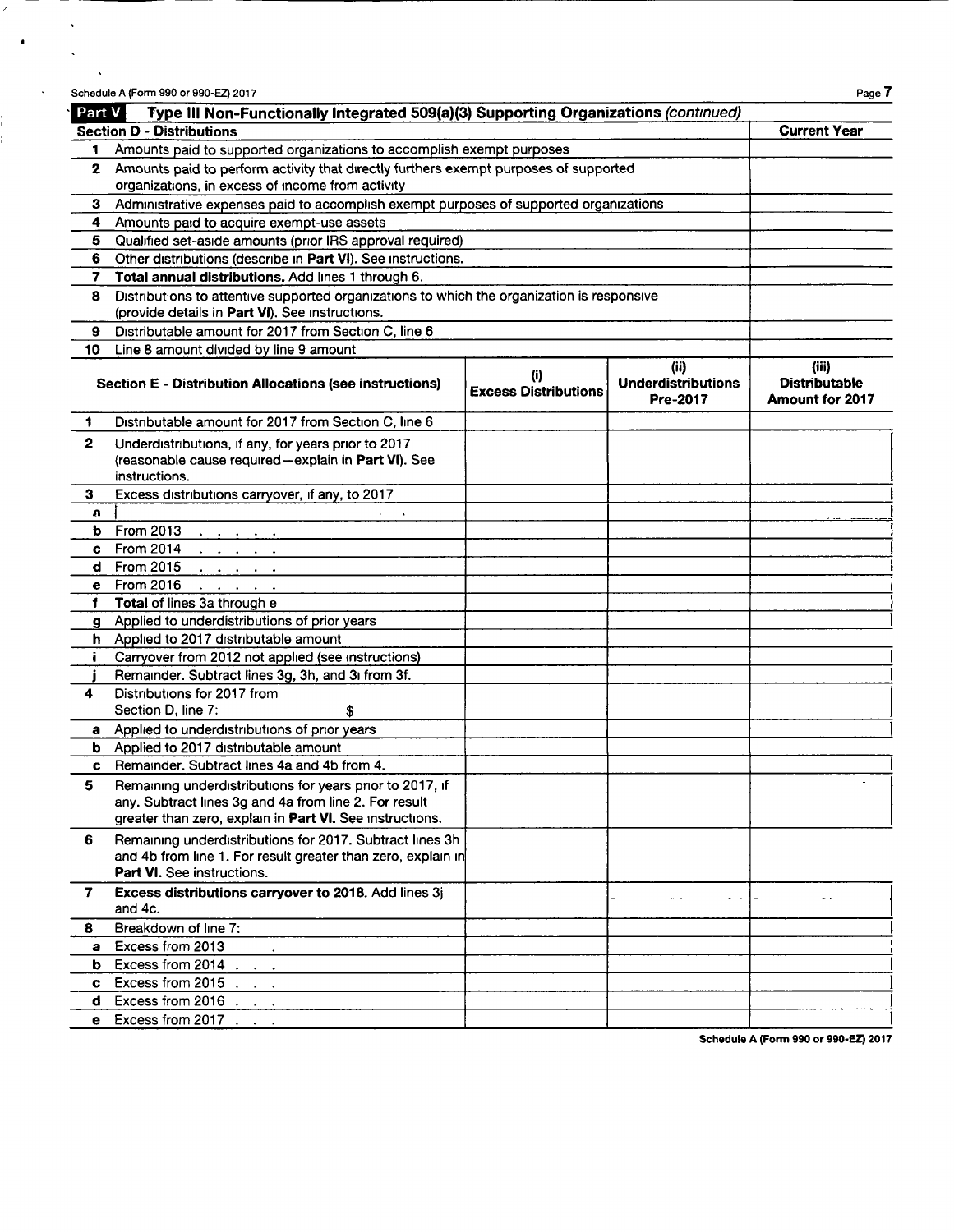|         | Schedule A (Form 990 or 990-EZ) 2017<br>Page 8                                                                                                                                                                                                                                                                                                                                                                                                                                                                                                                                              |
|---------|---------------------------------------------------------------------------------------------------------------------------------------------------------------------------------------------------------------------------------------------------------------------------------------------------------------------------------------------------------------------------------------------------------------------------------------------------------------------------------------------------------------------------------------------------------------------------------------------|
| Part VI | Supplemental Information. Provide the explanations required by Part II, line 10; Part II, line 17a or 17b; Part<br>III, line 12; Part IV, Section A, lines 1, 2, 3b, 3c, 4b, 4c, 5a, 6, 9a, 9b, 9c, 11a, 11b, and 11c; Part IV, Section<br>B, lines 1 and 2; Part IV, Section C, line 1; Part IV, Section D, lines 2 and 3; Part IV, Section E, lines 1c, 2a, 2b,<br>3a, and 3b; Part V, line 1; Part V, Section B, line 1e; Part V, Section D, lines 5, 6, and 8; and Part V, Section E,<br>lines 2, 5, and 6. Also complete this part for any additional information. (See instructions.) |
|         |                                                                                                                                                                                                                                                                                                                                                                                                                                                                                                                                                                                             |
|         |                                                                                                                                                                                                                                                                                                                                                                                                                                                                                                                                                                                             |
|         |                                                                                                                                                                                                                                                                                                                                                                                                                                                                                                                                                                                             |
|         |                                                                                                                                                                                                                                                                                                                                                                                                                                                                                                                                                                                             |
|         |                                                                                                                                                                                                                                                                                                                                                                                                                                                                                                                                                                                             |
|         |                                                                                                                                                                                                                                                                                                                                                                                                                                                                                                                                                                                             |
|         |                                                                                                                                                                                                                                                                                                                                                                                                                                                                                                                                                                                             |
|         |                                                                                                                                                                                                                                                                                                                                                                                                                                                                                                                                                                                             |
|         |                                                                                                                                                                                                                                                                                                                                                                                                                                                                                                                                                                                             |
|         |                                                                                                                                                                                                                                                                                                                                                                                                                                                                                                                                                                                             |
|         |                                                                                                                                                                                                                                                                                                                                                                                                                                                                                                                                                                                             |
|         |                                                                                                                                                                                                                                                                                                                                                                                                                                                                                                                                                                                             |
|         |                                                                                                                                                                                                                                                                                                                                                                                                                                                                                                                                                                                             |
|         |                                                                                                                                                                                                                                                                                                                                                                                                                                                                                                                                                                                             |
|         |                                                                                                                                                                                                                                                                                                                                                                                                                                                                                                                                                                                             |
|         |                                                                                                                                                                                                                                                                                                                                                                                                                                                                                                                                                                                             |
|         |                                                                                                                                                                                                                                                                                                                                                                                                                                                                                                                                                                                             |
|         |                                                                                                                                                                                                                                                                                                                                                                                                                                                                                                                                                                                             |
|         |                                                                                                                                                                                                                                                                                                                                                                                                                                                                                                                                                                                             |
|         |                                                                                                                                                                                                                                                                                                                                                                                                                                                                                                                                                                                             |
|         |                                                                                                                                                                                                                                                                                                                                                                                                                                                                                                                                                                                             |
|         |                                                                                                                                                                                                                                                                                                                                                                                                                                                                                                                                                                                             |
|         |                                                                                                                                                                                                                                                                                                                                                                                                                                                                                                                                                                                             |
|         |                                                                                                                                                                                                                                                                                                                                                                                                                                                                                                                                                                                             |
|         |                                                                                                                                                                                                                                                                                                                                                                                                                                                                                                                                                                                             |
|         | $\cdot$                                                                                                                                                                                                                                                                                                                                                                                                                                                                                                                                                                                     |
|         |                                                                                                                                                                                                                                                                                                                                                                                                                                                                                                                                                                                             |
|         |                                                                                                                                                                                                                                                                                                                                                                                                                                                                                                                                                                                             |
|         |                                                                                                                                                                                                                                                                                                                                                                                                                                                                                                                                                                                             |
|         |                                                                                                                                                                                                                                                                                                                                                                                                                                                                                                                                                                                             |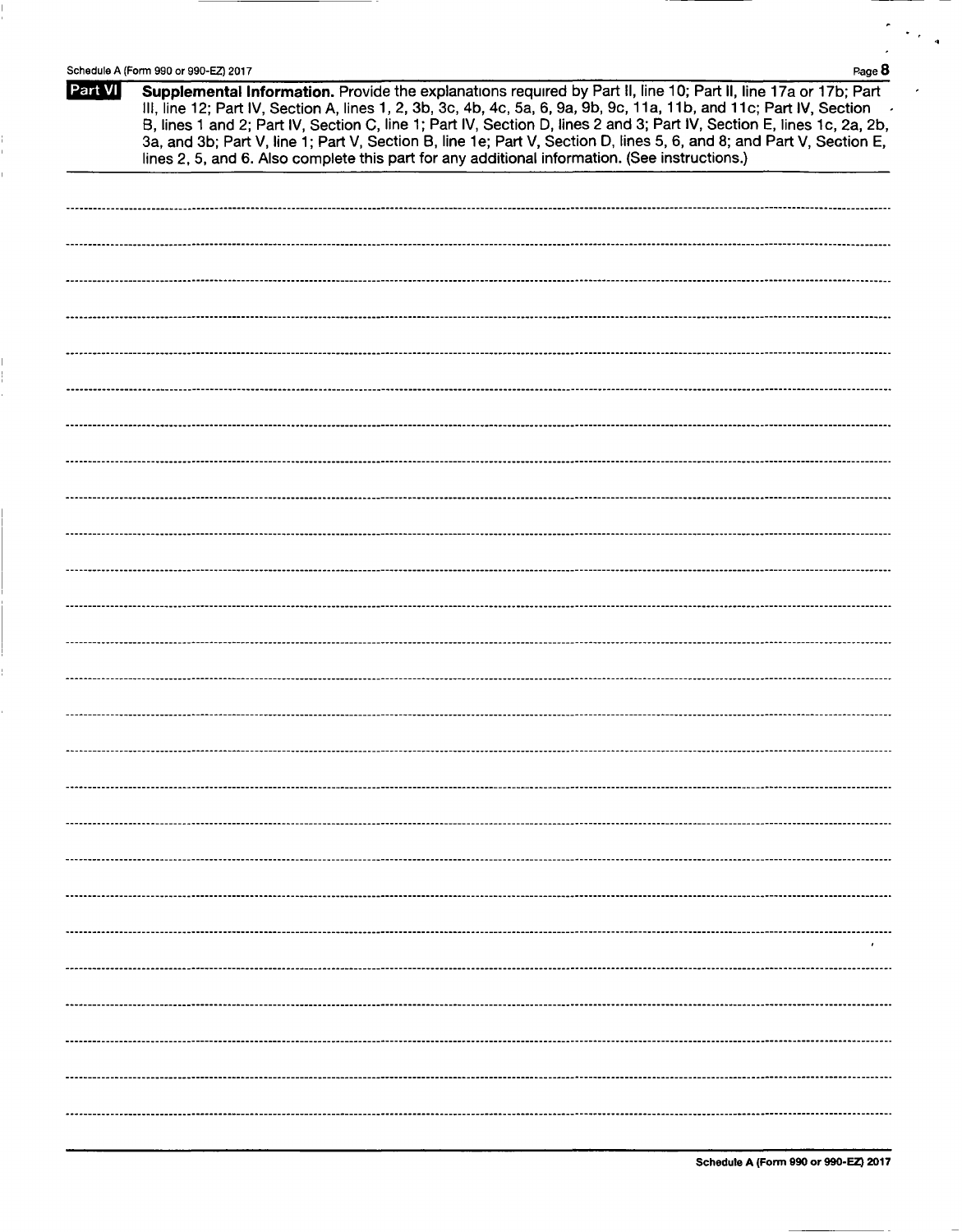| <b>BRIDGE OF HOPE HARRISBURG AREA</b><br>Fundraising Activities. Complete if the organization answered "Yes" on Form 990, Part IV, line 17.<br>Form 990-EZ filers are not required to complete this part.<br>Indicate whether the organization raised funds through any of the following activities. Check all that apply.<br>Mail solicitations<br>Internet and email solicitations<br><b>Phone solicitations</b><br>$\Box$ In-person solicitations<br>Did the organization have a written or oral agreement with any individual (including officers, directors, trustees, |                                                                                            |            |     |                                                                      |                                                                           | 51-0646249                                                                                                                          |
|-----------------------------------------------------------------------------------------------------------------------------------------------------------------------------------------------------------------------------------------------------------------------------------------------------------------------------------------------------------------------------------------------------------------------------------------------------------------------------------------------------------------------------------------------------------------------------|--------------------------------------------------------------------------------------------|------------|-----|----------------------------------------------------------------------|---------------------------------------------------------------------------|-------------------------------------------------------------------------------------------------------------------------------------|
|                                                                                                                                                                                                                                                                                                                                                                                                                                                                                                                                                                             |                                                                                            |            |     |                                                                      |                                                                           |                                                                                                                                     |
|                                                                                                                                                                                                                                                                                                                                                                                                                                                                                                                                                                             |                                                                                            |            |     |                                                                      |                                                                           |                                                                                                                                     |
|                                                                                                                                                                                                                                                                                                                                                                                                                                                                                                                                                                             |                                                                                            |            |     | e □ Solicitation of non-government grants                            |                                                                           |                                                                                                                                     |
|                                                                                                                                                                                                                                                                                                                                                                                                                                                                                                                                                                             |                                                                                            | f          |     | Solicitation of government grants                                    |                                                                           |                                                                                                                                     |
|                                                                                                                                                                                                                                                                                                                                                                                                                                                                                                                                                                             |                                                                                            | g          | - 1 | Special fundraising events                                           |                                                                           |                                                                                                                                     |
|                                                                                                                                                                                                                                                                                                                                                                                                                                                                                                                                                                             |                                                                                            |            |     |                                                                      |                                                                           |                                                                                                                                     |
| or key employees listed in Form 990, Part VII) or entity in connection with professional fundraising services?<br>b If "Yes," list the 10 highest paid individuals or entities (fundraisers) pursuant to agreements under which the fundraiser is to be<br>compensated at least \$5,000 by the organization.                                                                                                                                                                                                                                                                |                                                                                            |            |     |                                                                      |                                                                           | Π Yes⊣                                                                                                                              |
|                                                                                                                                                                                                                                                                                                                                                                                                                                                                                                                                                                             | (ii) Activity                                                                              |            |     | (iv) Gross receipts<br>from activity                                 | (v) Amount paid to<br>(or retained by)<br>fundraiser listed in<br>col (i) | (vi) Amount paid to<br>(or retained by)<br>organization                                                                             |
|                                                                                                                                                                                                                                                                                                                                                                                                                                                                                                                                                                             |                                                                                            | <b>Yes</b> | No  |                                                                      |                                                                           |                                                                                                                                     |
|                                                                                                                                                                                                                                                                                                                                                                                                                                                                                                                                                                             |                                                                                            |            |     |                                                                      |                                                                           |                                                                                                                                     |
|                                                                                                                                                                                                                                                                                                                                                                                                                                                                                                                                                                             |                                                                                            |            |     |                                                                      |                                                                           |                                                                                                                                     |
|                                                                                                                                                                                                                                                                                                                                                                                                                                                                                                                                                                             |                                                                                            |            |     |                                                                      |                                                                           |                                                                                                                                     |
|                                                                                                                                                                                                                                                                                                                                                                                                                                                                                                                                                                             |                                                                                            |            |     |                                                                      |                                                                           |                                                                                                                                     |
|                                                                                                                                                                                                                                                                                                                                                                                                                                                                                                                                                                             |                                                                                            |            |     |                                                                      |                                                                           |                                                                                                                                     |
|                                                                                                                                                                                                                                                                                                                                                                                                                                                                                                                                                                             |                                                                                            |            |     |                                                                      |                                                                           |                                                                                                                                     |
|                                                                                                                                                                                                                                                                                                                                                                                                                                                                                                                                                                             |                                                                                            |            |     |                                                                      |                                                                           |                                                                                                                                     |
|                                                                                                                                                                                                                                                                                                                                                                                                                                                                                                                                                                             |                                                                                            |            |     |                                                                      |                                                                           |                                                                                                                                     |
|                                                                                                                                                                                                                                                                                                                                                                                                                                                                                                                                                                             |                                                                                            |            |     |                                                                      |                                                                           |                                                                                                                                     |
|                                                                                                                                                                                                                                                                                                                                                                                                                                                                                                                                                                             |                                                                                            |            |     |                                                                      |                                                                           |                                                                                                                                     |
|                                                                                                                                                                                                                                                                                                                                                                                                                                                                                                                                                                             |                                                                                            |            |     |                                                                      |                                                                           |                                                                                                                                     |
|                                                                                                                                                                                                                                                                                                                                                                                                                                                                                                                                                                             |                                                                                            |            |     |                                                                      |                                                                           |                                                                                                                                     |
|                                                                                                                                                                                                                                                                                                                                                                                                                                                                                                                                                                             |                                                                                            |            |     |                                                                      |                                                                           |                                                                                                                                     |
|                                                                                                                                                                                                                                                                                                                                                                                                                                                                                                                                                                             | (i) Name and address of individual<br>or entity (fundraiser)<br>registration or licensing. |            |     | (iii) Did fundraiser have<br>custody or control of<br>contributions? |                                                                           | List all states in which the organization is registered or licensed to solicit contributions or has been notified it is exempt from |

For Paperwork Reduction Act Notice, see the Instructions for Form 990 or 990-EZ. Cat. No 50083H Schedule G (Form 990 or 990-EZ) 2017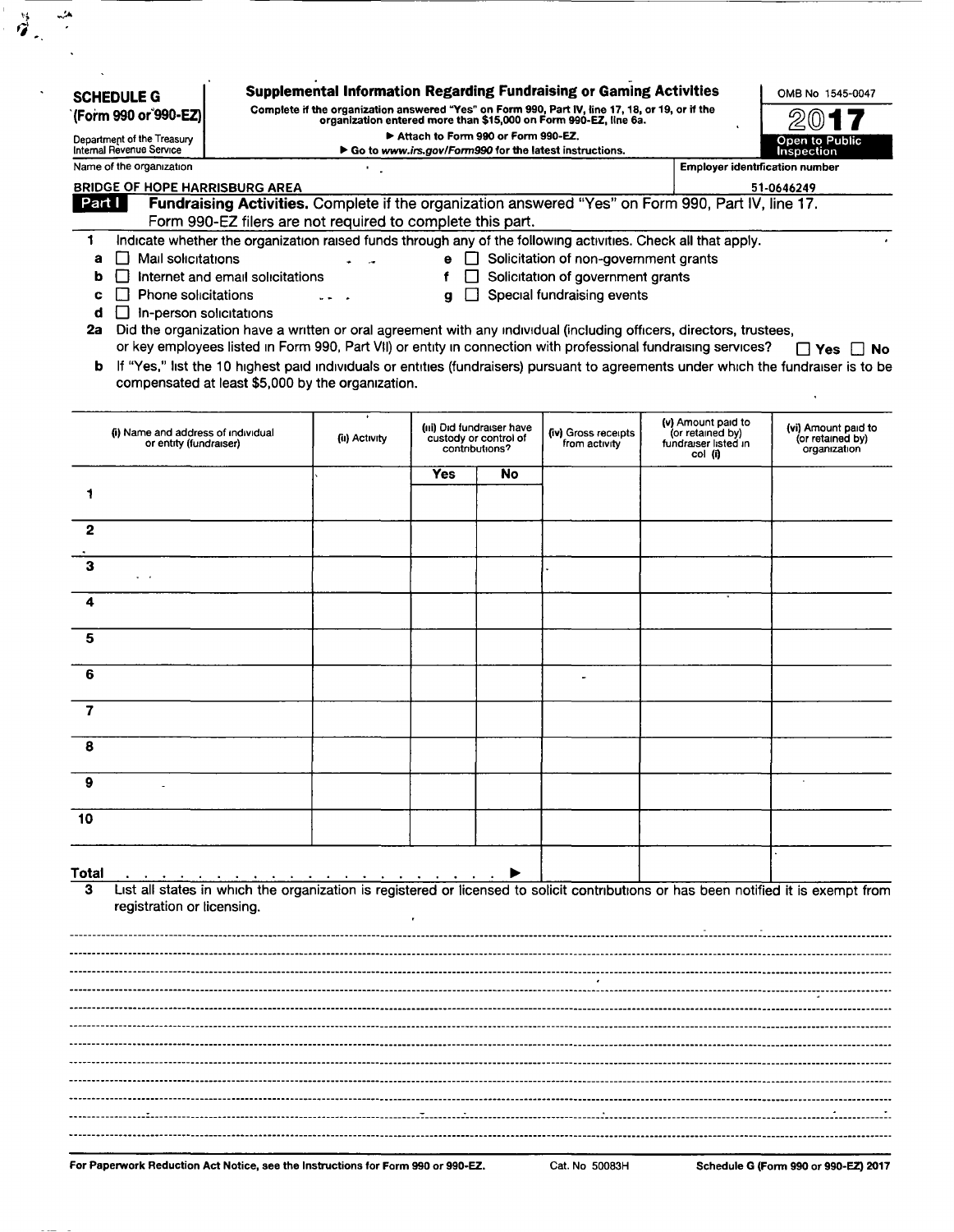ĸ.

 $\overline{\phantom{a}}$ 

 $\ddot{\cdot}$ 

 $\overline{\phantom{a}}$ 

 $\frac{1}{1}$ 

| Part II                 |                                                                                                                                                                                                                                                                                                                    |                                                    |                                                                                                                                                         |                                                                                                                 |                                                      |
|-------------------------|--------------------------------------------------------------------------------------------------------------------------------------------------------------------------------------------------------------------------------------------------------------------------------------------------------------------|----------------------------------------------------|---------------------------------------------------------------------------------------------------------------------------------------------------------|-----------------------------------------------------------------------------------------------------------------|------------------------------------------------------|
|                         | than \$15,000 of fundraising event contributions and gross income on Form 990-EZ, lines 1 and 6b. List events with $\lambda$<br>gross receipts greater than \$5,000.                                                                                                                                               |                                                    |                                                                                                                                                         | Fundraising Events. Complete if the organization answered "Yes" on Form 990, Part IV, line 18, or reported more |                                                      |
|                         |                                                                                                                                                                                                                                                                                                                    | (a) Event #1<br><b>ANNUAL GALA</b><br>(event type) | (b) Event #2<br><b>NONE</b><br>(event type)                                                                                                             | (c) Other events<br><b>NONE</b><br>(total number)                                                               | (d) Total events<br>(add col (a) through<br>col (c)) |
| Revenue                 | Gross receipts.                                                                                                                                                                                                                                                                                                    | 51,245                                             | 0                                                                                                                                                       | ٥                                                                                                               | 51,245                                               |
| 2<br>з                  | Less: Contributions<br>Gross income (line 1 minus                                                                                                                                                                                                                                                                  | 43,646                                             | 0                                                                                                                                                       | ٥                                                                                                               | 43,646                                               |
|                         | $line 2)$                                                                                                                                                                                                                                                                                                          | 7,599                                              | 0                                                                                                                                                       | 0                                                                                                               | 7,599                                                |
|                         | Cash prizes.                                                                                                                                                                                                                                                                                                       | 0                                                  | $\bf{0}$                                                                                                                                                | 0                                                                                                               | 0                                                    |
| 5                       | Noncash prizes                                                                                                                                                                                                                                                                                                     | 0                                                  | 0                                                                                                                                                       | 0                                                                                                               | 0                                                    |
| 6                       | Rent/facility costs                                                                                                                                                                                                                                                                                                | 6,643                                              | 0                                                                                                                                                       | 0                                                                                                               | 0                                                    |
| Direct Expenses<br>7.   | Food and beverages                                                                                                                                                                                                                                                                                                 | 0                                                  | $\mathbf{0}$                                                                                                                                            | 0                                                                                                               | 0                                                    |
| 8<br>9                  | Entertainment<br>Other direct expenses                                                                                                                                                                                                                                                                             | 0<br>956                                           | 0<br>0                                                                                                                                                  | 0<br>0                                                                                                          | 0                                                    |
| 10                      | Direct expense summary. Add lines 4 through 9 in column (d)                                                                                                                                                                                                                                                        |                                                    | $\begin{array}{cccccccccccccc} \bullet & \bullet & \bullet & \bullet & \bullet & \bullet & \bullet & \bullet & \bullet & \bullet & \bullet \end{array}$ |                                                                                                                 | 956<br>7,599                                         |
| 11<br>Part III          | Net income summary. Subtract line 10 from line 3, column (d)<br>Gaming. Complete if the organization answered "Yes" on Form 990, Part IV, line 19, or reported more<br>than \$15,000 on Form 990-EZ, line 6a.                                                                                                      |                                                    | the contract of the contract of the                                                                                                                     |                                                                                                                 | 0                                                    |
| Revenue                 |                                                                                                                                                                                                                                                                                                                    | (a) Bıngo                                          | (b) Pull tabs/instant<br>bingo/progressive bingo                                                                                                        | (c) Other gaming                                                                                                | (d) Total gaming (add<br>col (a) through col. (c))   |
|                         | Gross revenue                                                                                                                                                                                                                                                                                                      |                                                    |                                                                                                                                                         |                                                                                                                 |                                                      |
| 2                       | Cash prizes.                                                                                                                                                                                                                                                                                                       |                                                    |                                                                                                                                                         |                                                                                                                 |                                                      |
| Direct Expenses<br>з    | Noncash prizes                                                                                                                                                                                                                                                                                                     |                                                    |                                                                                                                                                         |                                                                                                                 |                                                      |
| 4                       | Rent/facility costs                                                                                                                                                                                                                                                                                                |                                                    |                                                                                                                                                         |                                                                                                                 |                                                      |
| 5<br>6                  | Other direct expenses<br>Volunteer labor.                                                                                                                                                                                                                                                                          | ळ<br><b>Yes</b><br><b>No</b>                       | $\overline{\%}$<br><b>Yes</b><br>No                                                                                                                     | %<br><b>Yes</b><br>No                                                                                           |                                                      |
| 7                       | Direct expense summary. Add lines 2 through 5 in column (d)                                                                                                                                                                                                                                                        |                                                    |                                                                                                                                                         |                                                                                                                 |                                                      |
| 8                       | Net gaming income summary. Subtract line 7 from line 1, column (d)                                                                                                                                                                                                                                                 |                                                    |                                                                                                                                                         |                                                                                                                 |                                                      |
| 9<br>а<br>b<br>10a<br>b | Enter the state(s) in which the organization conducts gaming activities:<br>Is the organization licensed to conduct gaming activities in each of these states?<br>If "No," explain:<br>Were any of the organization's gaming licenses revoked, suspended, or terminated during the tax year?<br>If "Yes," explain: |                                                    |                                                                                                                                                         |                                                                                                                 | $\Box$ Yes $\Box$ No<br>$\Box$ Yes $\Box$ No         |
|                         |                                                                                                                                                                                                                                                                                                                    |                                                    |                                                                                                                                                         |                                                                                                                 |                                                      |
|                         |                                                                                                                                                                                                                                                                                                                    |                                                    |                                                                                                                                                         |                                                                                                                 | Schedule G (Form 990 or 990-EZ) 2017                 |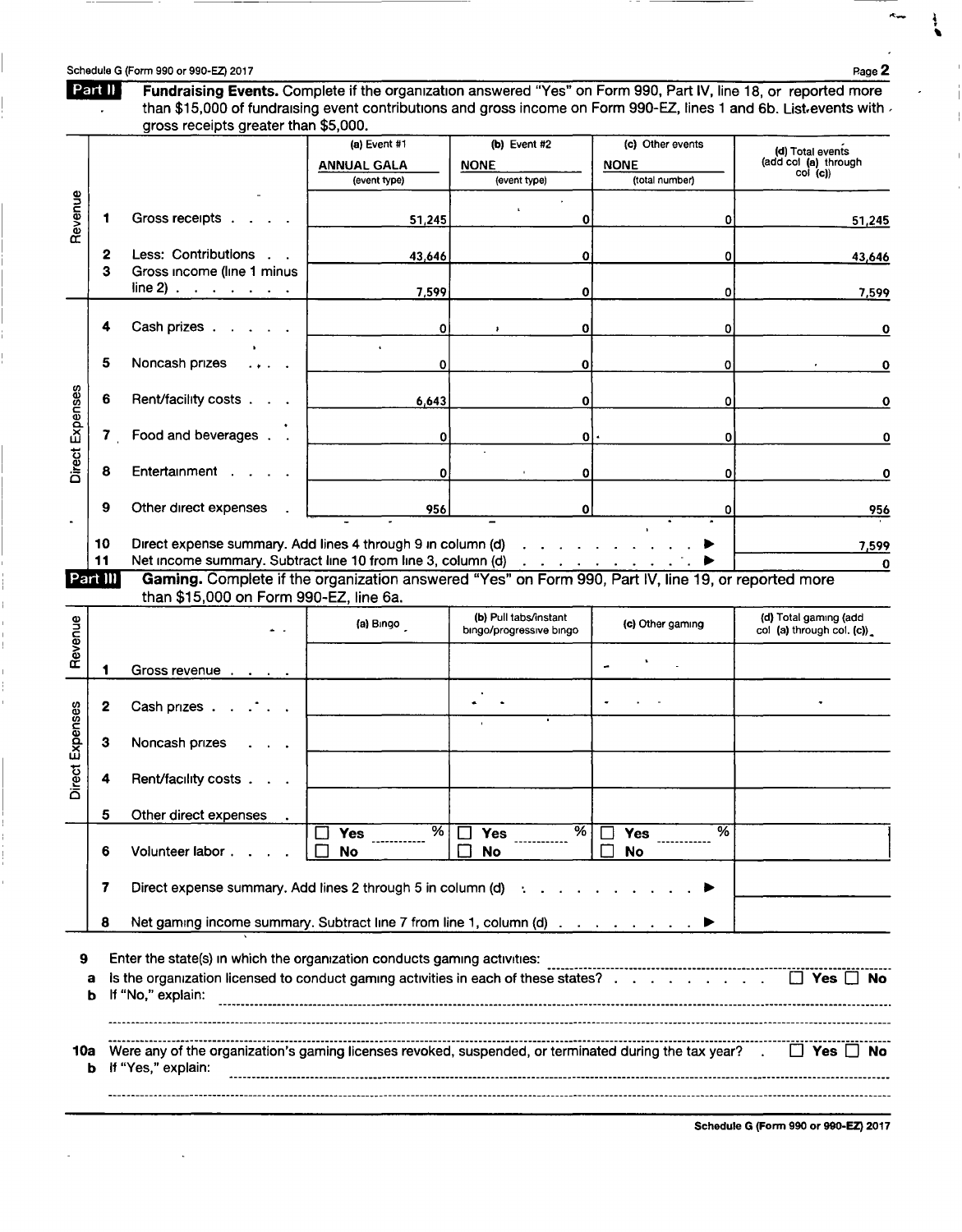|                  | Schedule G (Form 990 or 990-EZ) 2017                                                                                                                                                                                                                                                                                                                                                                                                                                                                                                                                                                                                          |                      |
|------------------|-----------------------------------------------------------------------------------------------------------------------------------------------------------------------------------------------------------------------------------------------------------------------------------------------------------------------------------------------------------------------------------------------------------------------------------------------------------------------------------------------------------------------------------------------------------------------------------------------------------------------------------------------|----------------------|
| $\cdot$ 11<br>12 | Does the organization conduct gaming activities with nonmembers?<br>Is the organization a grantor, beneficiary or trustee of a trust, or a member of a partnership or other entity                                                                                                                                                                                                                                                                                                                                                                                                                                                            | $\Box$ Yes $\Box$ No |
|                  |                                                                                                                                                                                                                                                                                                                                                                                                                                                                                                                                                                                                                                               | $\Box$ Yes $\Box$    |
| 13               | Indicate the percentage of gaming activity conducted in:                                                                                                                                                                                                                                                                                                                                                                                                                                                                                                                                                                                      |                      |
| а                | 13a<br>The organization's facility entering and a series and a series and a series of the organization's facility of the series and a series of the original series of the series of the series of the series of the series of the se                                                                                                                                                                                                                                                                                                                                                                                                         |                      |
| b                | i 13b                                                                                                                                                                                                                                                                                                                                                                                                                                                                                                                                                                                                                                         |                      |
| 14               | Enter the name and address of the person who prepares the organization's gaming/special events books and<br>records:                                                                                                                                                                                                                                                                                                                                                                                                                                                                                                                          |                      |
|                  | Name $\blacktriangleright$                                                                                                                                                                                                                                                                                                                                                                                                                                                                                                                                                                                                                    |                      |
|                  | Address ▶                                                                                                                                                                                                                                                                                                                                                                                                                                                                                                                                                                                                                                     |                      |
|                  | 15a Does the organization have a contract with a third party from whom the organization receives gaming                                                                                                                                                                                                                                                                                                                                                                                                                                                                                                                                       |                      |
|                  | b If "Yes," enter the amount of gaming revenue received by the organization > \$<br>amount of gaming revenue retained by the third party $\triangleright$ \$                                                                                                                                                                                                                                                                                                                                                                                                                                                                                  |                      |
|                  | c If "Yes," enter name and address of the third party:                                                                                                                                                                                                                                                                                                                                                                                                                                                                                                                                                                                        |                      |
|                  | Name $\blacktriangleright$                                                                                                                                                                                                                                                                                                                                                                                                                                                                                                                                                                                                                    |                      |
|                  | Address ▶                                                                                                                                                                                                                                                                                                                                                                                                                                                                                                                                                                                                                                     |                      |
| 16               | Gaming manager information:                                                                                                                                                                                                                                                                                                                                                                                                                                                                                                                                                                                                                   |                      |
|                  | Name $\blacktriangleright$                                                                                                                                                                                                                                                                                                                                                                                                                                                                                                                                                                                                                    |                      |
|                  | Gaming manager compensation ▶<br>$\frac{1}{2}$                                                                                                                                                                                                                                                                                                                                                                                                                                                                                                                                                                                                |                      |
|                  | Description of services provided ▶                                                                                                                                                                                                                                                                                                                                                                                                                                                                                                                                                                                                            |                      |
|                  | □Director/officer<br>$\Box$ Employee<br>$\Box$ Independent contractor                                                                                                                                                                                                                                                                                                                                                                                                                                                                                                                                                                         |                      |
| 17               | Mandatory distributions:                                                                                                                                                                                                                                                                                                                                                                                                                                                                                                                                                                                                                      |                      |
| а                | Is the organization required under state law to make charitable distributions from the gaming proceeds to<br>retain the state gaming license?<br>$\mathcal{L}_{\mathcal{A}}(\mathcal{A}) = \mathcal{L}_{\mathcal{A}}(\mathcal{A}) = \mathcal{L}_{\mathcal{A}}(\mathcal{A}) = \mathcal{L}_{\mathcal{A}}(\mathcal{A}) = \mathcal{L}_{\mathcal{A}}(\mathcal{A}) = \mathcal{L}_{\mathcal{A}}(\mathcal{A}) = \mathcal{L}_{\mathcal{A}}(\mathcal{A}) = \mathcal{L}_{\mathcal{A}}(\mathcal{A}) = \mathcal{L}_{\mathcal{A}}(\mathcal{A}) = \mathcal{L}_{\mathcal{A}}(\mathcal{A}) = \mathcal{L}_{\mathcal{A}}(\mathcal{A}) = \mathcal{L}_{\mathcal{A$ | $\Box$ Yes $\Box$ No |
|                  | <b>b</b> Enter the amount of distributions required under state law to be distributed to other exempt organizations or<br>spent in the organization's own exempt activities during the tax year ><br>S                                                                                                                                                                                                                                                                                                                                                                                                                                        |                      |
| Part IV          | Supplemental Information. Provide the explanations required by Part I, line 2b, columns (iii) and (v); and<br>Part III, lines 9, 9b, 10b, 15b, 15c, 16, and 17b, as applicable. Also provide any additional information.<br>See instructions.                                                                                                                                                                                                                                                                                                                                                                                                 |                      |
|                  |                                                                                                                                                                                                                                                                                                                                                                                                                                                                                                                                                                                                                                               |                      |
|                  |                                                                                                                                                                                                                                                                                                                                                                                                                                                                                                                                                                                                                                               |                      |
|                  |                                                                                                                                                                                                                                                                                                                                                                                                                                                                                                                                                                                                                                               |                      |
|                  |                                                                                                                                                                                                                                                                                                                                                                                                                                                                                                                                                                                                                                               |                      |
|                  |                                                                                                                                                                                                                                                                                                                                                                                                                                                                                                                                                                                                                                               |                      |
|                  |                                                                                                                                                                                                                                                                                                                                                                                                                                                                                                                                                                                                                                               |                      |
|                  |                                                                                                                                                                                                                                                                                                                                                                                                                                                                                                                                                                                                                                               |                      |
|                  |                                                                                                                                                                                                                                                                                                                                                                                                                                                                                                                                                                                                                                               |                      |
|                  |                                                                                                                                                                                                                                                                                                                                                                                                                                                                                                                                                                                                                                               |                      |

í.  $\mathbf{L}$ 

 $\overline{\mathscr{E}}$ 

Schedule G (Form 990 or 990-EZ) 2017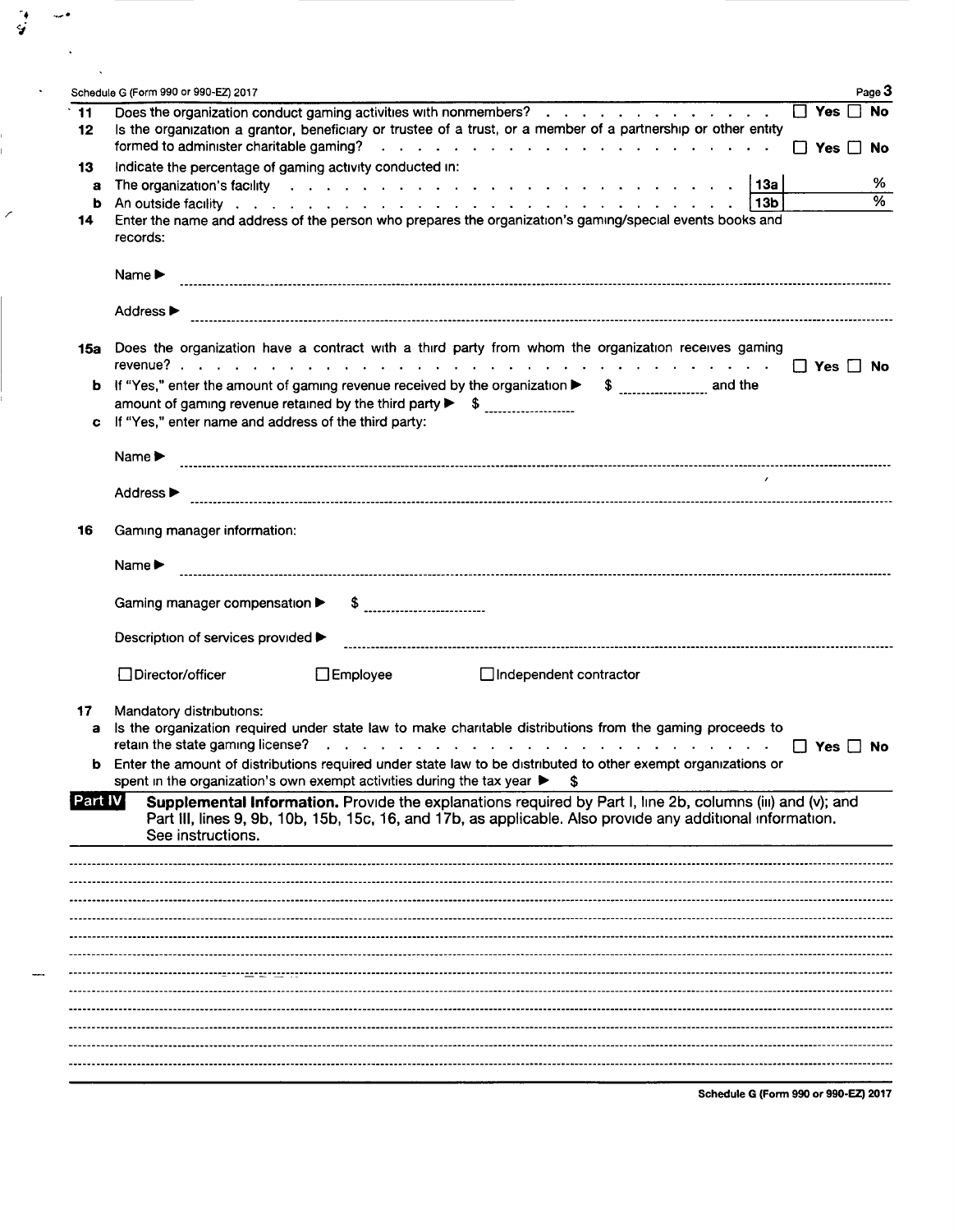| <b>SCHEDULE O</b><br>*(Form 990 or 990-EZ)             | <b>Supplemental Information to Form 990 or 990-EZ</b><br>Complete to provide information for responses to specific questions on<br>Form 990 or 990-EZ or to provide any additional information. | OMB No 1545-0047<br>20                |
|--------------------------------------------------------|-------------------------------------------------------------------------------------------------------------------------------------------------------------------------------------------------|---------------------------------------|
| Department of the Treasury<br>Internal Revenue Service | Attach to Form 990 or 990-EZ.<br>Go to www.irs.gov/Form990 for the latest information.                                                                                                          | Open to Public<br>Inspection          |
| Name of the organization                               |                                                                                                                                                                                                 | <b>Employer identification number</b> |
| <b>BRIDGE OF HOPE HARRISBURG AREA</b>                  |                                                                                                                                                                                                 | 51-0646249                            |
|                                                        | <b>FORM 990 EZ, PART V, INFORMATION REGARDING PERSONAL BENEFIT CONTRACTS:</b>                                                                                                                   |                                       |
|                                                        | THE ORGANIZATION DID NOT, DURING THE YEAR, RECEIVE ANY FUNDS, DIRECTLY OR INDIRECTLY, TO PAY PREMIUMS ON A                                                                                      |                                       |
|                                                        |                                                                                                                                                                                                 |                                       |
| PERSONAL BENEFIT CONTRACTS                             |                                                                                                                                                                                                 |                                       |
|                                                        |                                                                                                                                                                                                 |                                       |
|                                                        |                                                                                                                                                                                                 |                                       |
|                                                        |                                                                                                                                                                                                 |                                       |
|                                                        |                                                                                                                                                                                                 |                                       |
|                                                        |                                                                                                                                                                                                 |                                       |
|                                                        |                                                                                                                                                                                                 |                                       |
|                                                        |                                                                                                                                                                                                 |                                       |
|                                                        |                                                                                                                                                                                                 |                                       |
|                                                        |                                                                                                                                                                                                 |                                       |
|                                                        |                                                                                                                                                                                                 |                                       |
|                                                        |                                                                                                                                                                                                 |                                       |
|                                                        |                                                                                                                                                                                                 |                                       |
|                                                        |                                                                                                                                                                                                 |                                       |
|                                                        |                                                                                                                                                                                                 |                                       |
|                                                        |                                                                                                                                                                                                 |                                       |
|                                                        | a a a adadigad y y y y y a asalacac c'had d'un. End pesnedenne e ' a a a a a a a ghampampham mpe e e e e e                                                                                      |                                       |
|                                                        |                                                                                                                                                                                                 |                                       |
|                                                        |                                                                                                                                                                                                 |                                       |
| a a garananan yaya ya shekaruwan wana                  |                                                                                                                                                                                                 |                                       |
|                                                        | a a circuito da cara a a a a a constituir concelho e curso da cara circuitezza y vegeneren el                                                                                                   |                                       |
|                                                        |                                                                                                                                                                                                 |                                       |
|                                                        |                                                                                                                                                                                                 |                                       |
|                                                        |                                                                                                                                                                                                 |                                       |
|                                                        |                                                                                                                                                                                                 |                                       |
|                                                        |                                                                                                                                                                                                 |                                       |
|                                                        |                                                                                                                                                                                                 |                                       |
|                                                        |                                                                                                                                                                                                 |                                       |
|                                                        |                                                                                                                                                                                                 |                                       |
|                                                        |                                                                                                                                                                                                 | <b>Contract</b>                       |
|                                                        |                                                                                                                                                                                                 |                                       |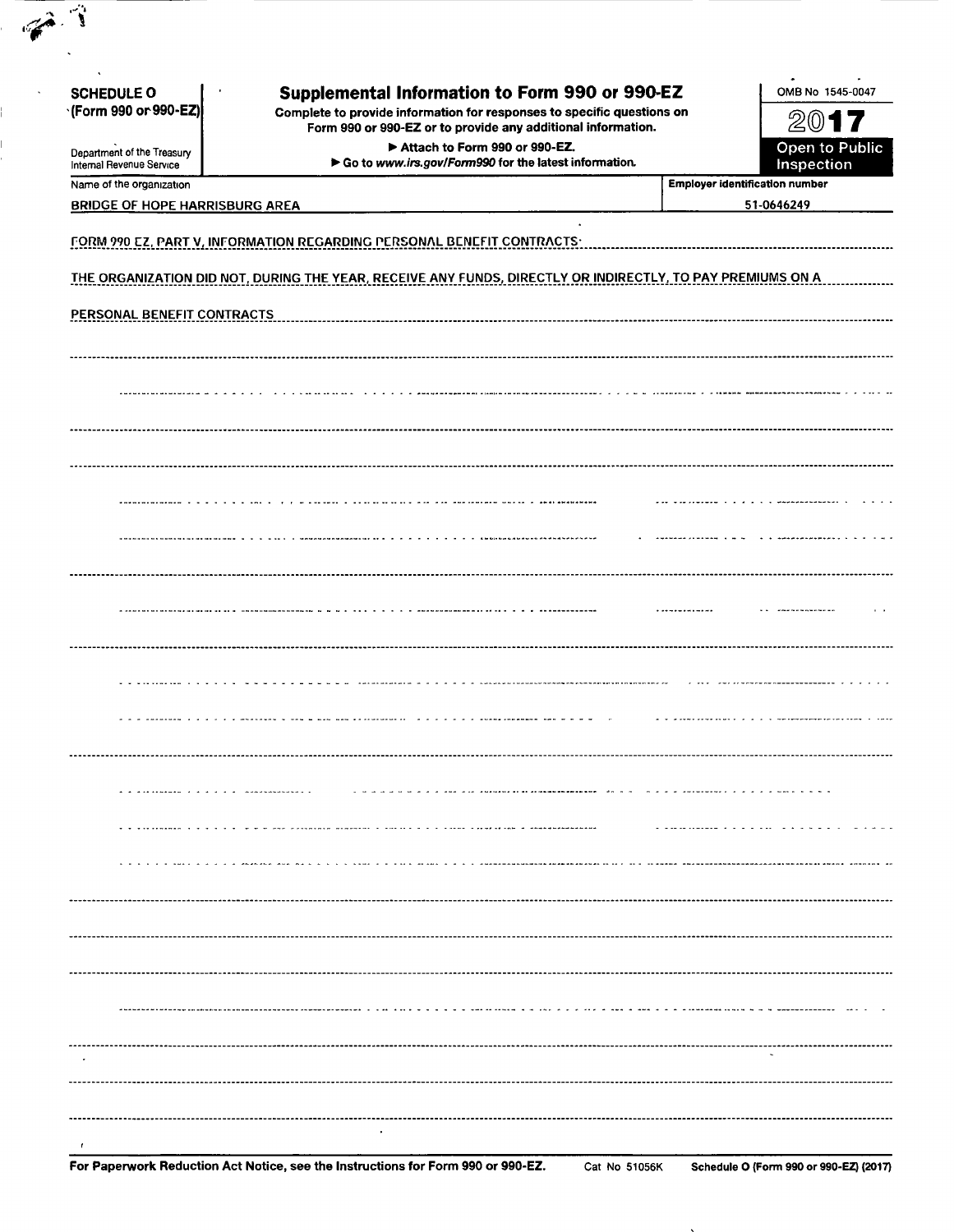| Schedule O (Form 990 or 990-EZ) (2017)      | Page 2                                   |
|---------------------------------------------|------------------------------------------|
| Name of the organization<br>$\mathcal{F}$ . | Employer identification number<br>$\,$ , |
|                                             | $\epsilon$                               |
|                                             | $\bullet$                                |
| -------------------------------             |                                          |
|                                             |                                          |
|                                             | ٠                                        |
|                                             |                                          |
|                                             |                                          |
|                                             |                                          |
|                                             |                                          |
|                                             |                                          |
|                                             |                                          |
|                                             |                                          |
|                                             |                                          |
|                                             |                                          |
|                                             |                                          |
|                                             |                                          |
|                                             |                                          |
|                                             |                                          |
|                                             |                                          |
|                                             |                                          |
|                                             |                                          |
|                                             |                                          |
|                                             |                                          |
|                                             |                                          |
|                                             |                                          |
|                                             |                                          |
|                                             |                                          |
|                                             |                                          |
|                                             |                                          |
|                                             |                                          |
| $\bullet$                                   |                                          |
|                                             |                                          |
|                                             |                                          |
|                                             |                                          |
|                                             |                                          |
| x                                           |                                          |
|                                             |                                          |
|                                             |                                          |
|                                             |                                          |
|                                             |                                          |
|                                             |                                          |
|                                             |                                          |
|                                             |                                          |
|                                             |                                          |
|                                             |                                          |
|                                             |                                          |
|                                             |                                          |
|                                             |                                          |
|                                             |                                          |
|                                             |                                          |
|                                             |                                          |
|                                             |                                          |
|                                             |                                          |
|                                             |                                          |
|                                             |                                          |
|                                             | .                                        |
|                                             | x                                        |
|                                             |                                          |
|                                             |                                          |

| Schedule O (Form 990 or 990-EZ) (2017) |  |  |  |  |  |  |  |
|----------------------------------------|--|--|--|--|--|--|--|
|----------------------------------------|--|--|--|--|--|--|--|

 $\bar{r}$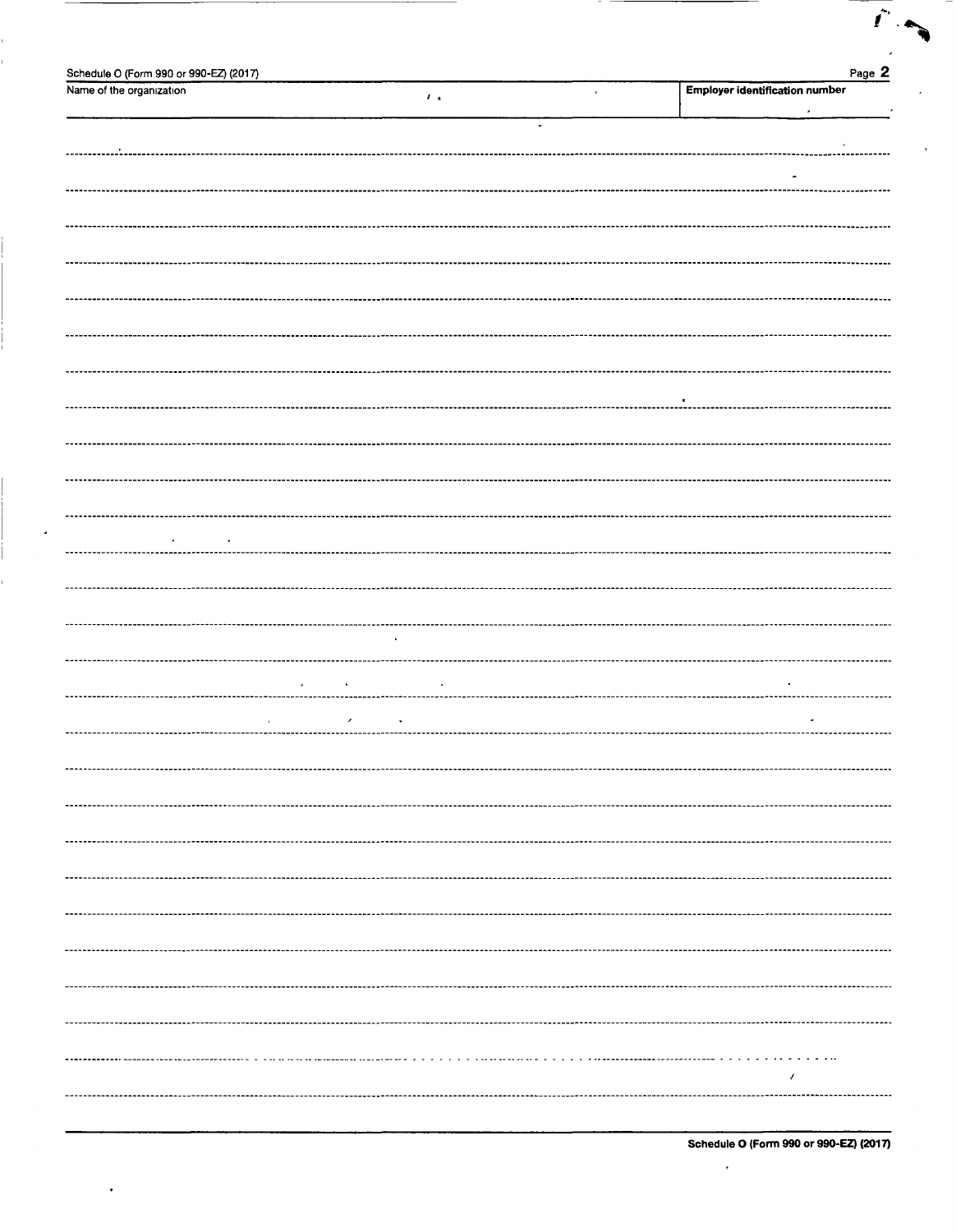| <b>SCHEDULE O</b>                                    | <b>Supplemental Information to Form 990 or 990-EZ</b>                                         | OMB No 1545-0047                                    |
|------------------------------------------------------|-----------------------------------------------------------------------------------------------|-----------------------------------------------------|
| · (Form 990 or 990-EZ)                               | Complete to provide information for responses to specific questions on                        | 2017                                                |
| Department of the Treasury                           | Form 990 or 990-EZ or to provide any additional information.<br>Attach to Form 990 or 990-EZ. | Open to Public                                      |
| Internal Revenue Service<br>Name of the organization | Go to www.irs.gov/Form990 for the latest information.                                         | Inspection<br><b>Employer Identification number</b> |
| <b>BRIDGE OF HOPE HARRISBURG AREA</b>                |                                                                                               | 51-0646249                                          |
|                                                      | FORM 990-EZ, PART I, LINE 4, OTHER INVESTMENT INCOME.                                         |                                                     |
| <b>DESCRIPTION OF PROPERTY:</b>                      |                                                                                               | <b>AMOUNT</b>                                       |
| <b>INTEREST INCOME</b>                               |                                                                                               | 90                                                  |
|                                                      | FORM 99-EZ. PART I, LINE 10, GRANTS AND SIMILAR AMOUNTS PAID                                  |                                                     |
|                                                      | ACTIVITY CLASSIFICATION: PARTICIOANT RENTAL ASSISTANCE                                        |                                                     |
| <b>GRANTEE NAME: MULTIPLE FAMILIES</b>               |                                                                                               |                                                     |
| AMOUNT GIVEN.                                        |                                                                                               | 19.717                                              |
|                                                      | <b>ACTIVITY CLASSIFICATION: PARTICIPANT EMERGENCY FUNDS</b>                                   |                                                     |
| <b>GRANTEE NAME MULTIPLE FAMILIES</b>                |                                                                                               |                                                     |
| <b>AMOUNT GIVEN</b>                                  |                                                                                               | 11,476                                              |
| TOTAL INCLUDED ON FORM 990-EZ, LINE 10               |                                                                                               | 31,193                                              |
| FORM 990-EZ, PART I, LINE 16, OTHER EXPENSES.        |                                                                                               |                                                     |
| <b>DESCRIPTION OF OTHER EXPENSES</b>                 |                                                                                               | AMOUNT:                                             |
| <b>PARTICIPANT CULTIVATION FUNDS</b>                 |                                                                                               | 232                                                 |
| <b>BRIDGE OF HOPE NIGHTS</b>                         |                                                                                               | 169                                                 |
| <b>HOUSE A FAMILY</b>                                |                                                                                               | 338                                                 |
| <b>ANNUAL APPEAL EXPENSE</b>                         |                                                                                               | 1,427                                               |
| <b>DONOR CULTIVATION</b>                             |                                                                                               | 282                                                 |
|                                                      |                                                                                               | 1,813                                               |
| <b>INSURANCE</b>                                     |                                                                                               |                                                     |
| <b>MEMBERSHIPS</b>                                   |                                                                                               | 2,166                                               |

 $\frac{1}{2}$ 

 $\frac{1}{\sqrt{2}}$